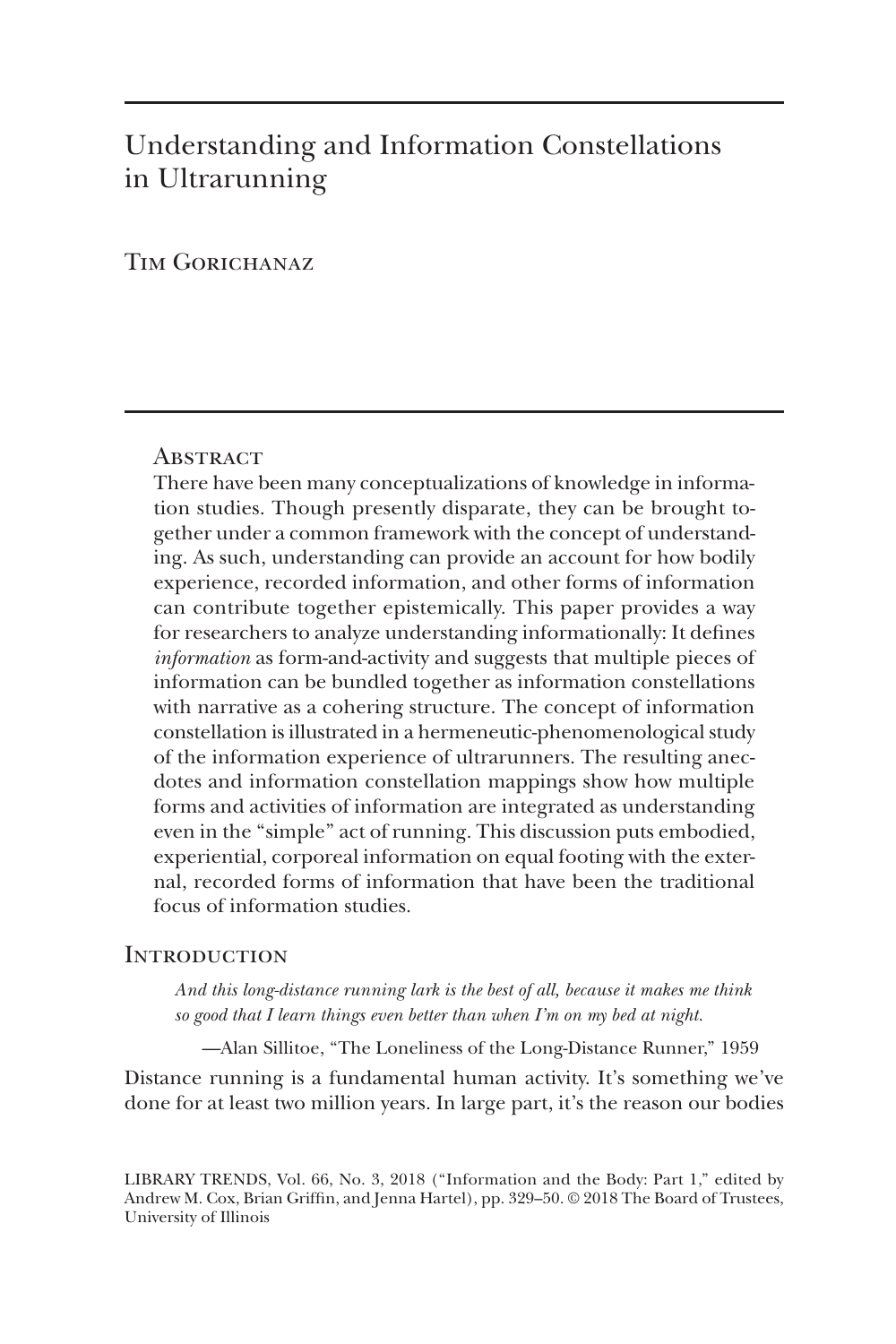look the way they do (Bramble and Lieberman 2004). For something so central to humanity, it's interesting that running is often viewed as something purely physical—just a mechanical affair.

In this paper, I seek to problematize that account of running, characterizing running instead as an information-rich and multimodal activity. I present a study that, first, documents some of the key information sources, needs, and activities of ultrarunning (i.e, very long-distance running). More deeply, I plumb the structure of these information forms and activities to explore how they contribute to human understanding. I introduce the concept of information constellations, which is meant to showcase how the so-called "physical" and "mental" are always intertwined.

In so doing, I build upon the theoretical work of Marcia Bates (2006) and Anders Hektor (2001) to demonstrate that even a pursuit as seemingly divorced from documentary information as ultrarunning is enmeshed in a heterogeneous information world. I put embodied, experiential, corporeal information on equal footing with the exosomatic forms of information that have been the traditional focus of information studies—and which are privileged in modern society generally. As Haruki Murakami illustrates in his novel *Kafka on the Shore*, the ubiquity of literacy has reshaped our very being—and narrowed our sense of the possible. It is my hope that this paper may serve as a sort of course correction.

Metatheoretically, this paper is rooted in hermeneutic phenomenology. This is an interpretive way of coming to the world that attempts to understand the world as it is already understood before we try to understand it. Hermeneutic phenomenology takes human experience as its point of departure. It plays with the tension between social constructionism and constructivism (see Talja, Tuominen, and Savolainen 2005). It seeks to cultivate wonder and questioning rather than provide once-and-for-all answers. At heart, hermeneutic phenomenology recognizes that conceptual thinking necessarily eviscerates the quality of experience, and it attempts to recoup as much of the wholeness of experience as possible. A fool's errand, perhaps, but it seems to me that there is some wonder in foolishness.

I begin by discussing the merits of understanding as an epistemic aim for information (and information studies). I then argue that understanding can be conceptualized as the diversity or multiplicity of perspective. This, in turn, can be conceptualized by considering information always as form-and-activity and by taking information in bundles, which I call information constellations. With this groundwork in place, I then present and discuss an open-ended survey study I conducted to explore how ultrarunners build understanding.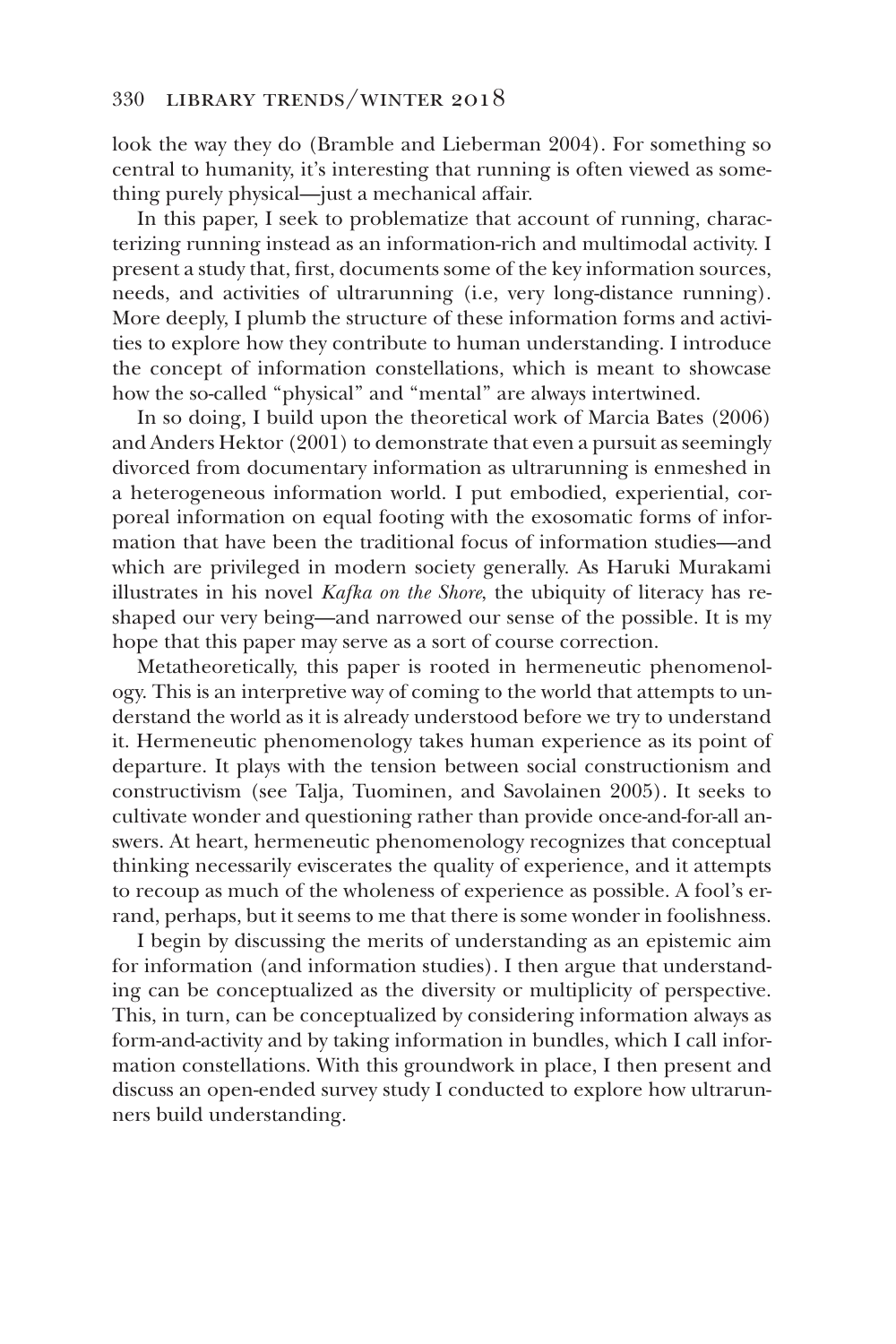### BACKGROUND: UNDERSTANDING AND Information Constellations

### *Understanding as a Unifying Concept*

Information is often assumed to be an epistemic good. How this is the case is not self-evident, but is rarely investigated. When scholars do consider information epistemologically, they generally appeal to knowledge as an epistemic aim (Fallis 2006; Furner 2010). However, conceptualizations of knowledge in information studies have been diverse and disconnected (Rowley 2007). For instance, accounts variously consider knowledge to be a coherent web of information (Bates 2006; Floridi 2011), pure meaning (Yu 2015), and situated action (Lloyd 2011).

As these accounts are paradigmatically entrenched, there seems to be little opportunity for synthesis. However, recent efforts in information studies and epistemology have begun to explore *understanding* as a higherorder epistemic aim. I suggest that understanding could provide unification to these diverse approaches to knowledge.

Understanding refers to the grasping of inferential and explanatory relationships among a body of information (or, perhaps, of knowledge or meaning, depending on how these terms are defined) (for a recent review, see Baumberger, Beisbart, and Brun 2017). Understanding is posited to be truer-to-life than knowledge because it realizes the innate human drive for sense-making; whereas knowledge can seemingly be given, understanding must be grasped (Kvanvig 2011; Pritchard 2014). It admits of degrees of gradation, rather than the binary of known/unknown (Kelp 2015). It is transparent, meaning a person always knows when they understand something, whereas they may not always know that they know something (Zagzebski 2001). It accommodates subjectivity, allowing for two people's understandings of a phenomenon to be different but for both to be possibly valid (Grimm 2012). Concomitantly, understanding accounts for how outdated and false information can contribute epistemically, as well as that which cannot be evaluated as either true or false. Thus, for instance, pictorial and literary art (and, indeed, bodily action) may not contribute to knowledge as they are not "true" in a positivist sense; however, they may contribute to understanding (Briesen 2014; Elgin 2002). Catherine Elgin (2002) argues that evidence for this is seen in how art challenges assumptions and furthers inquiry in other fields. Mark Johnson (2007) has also argued that art can be regarded as epistemic on the grounds that all meaning, including intellectual abstraction, ultimately has a biological basis in the environmentally situated processes of the human body.

An example may be in order. Consider a student interested in the work of nineteenth-century American artist Thomas Eakins. The student could get some knowledge about Eakins from a textbook or encyclopedia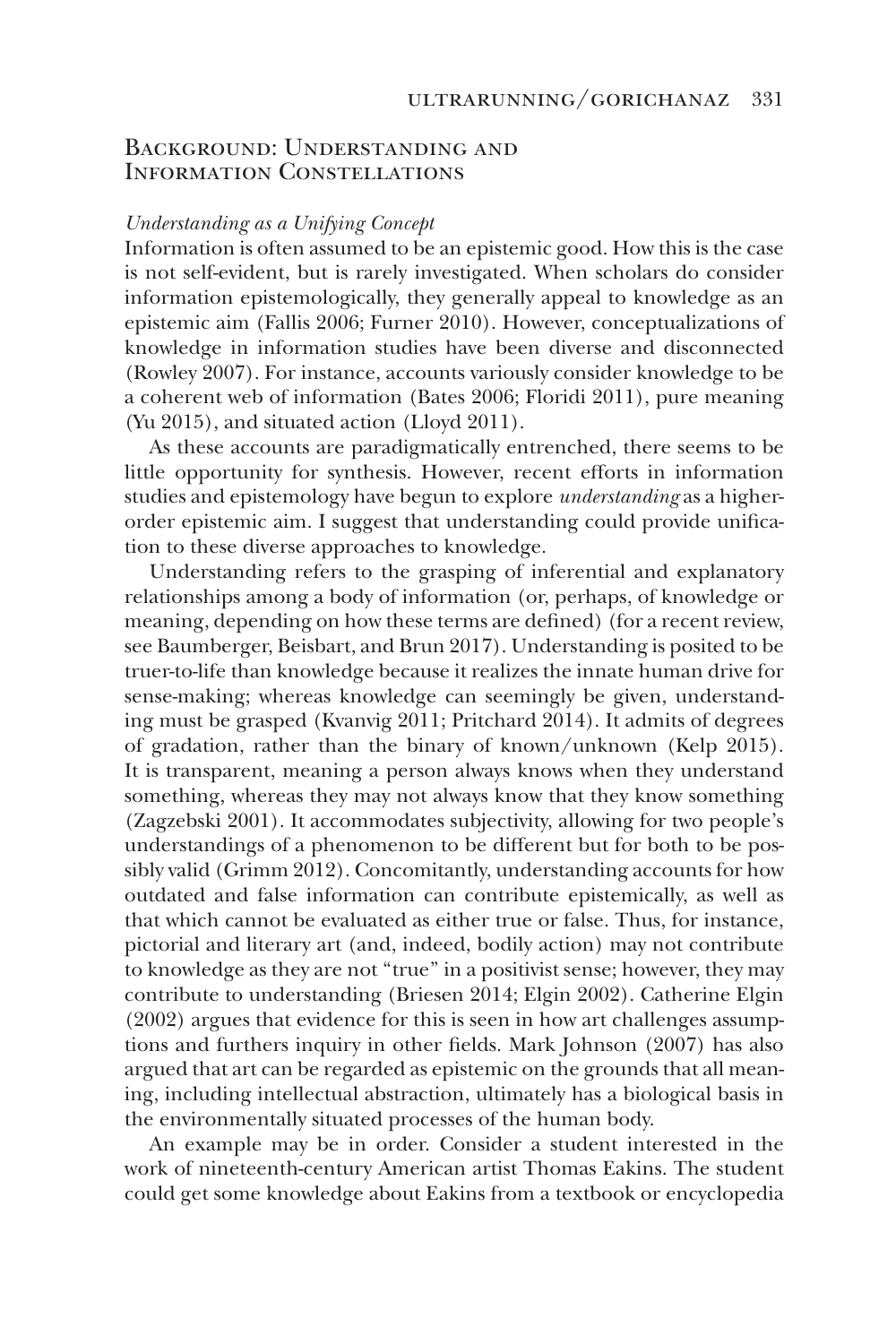(e.g., particular paintings Eakins made, that he studied and taught at the Pennsylvania Academy of Fine Arts [PAFA], that he favored nudes, etc.). But these facts alone may not satisfy the student. First, they rely on other knowledge to be of any real use: for instance, knowledge about what those paintings look like, about PAFA itself, and about the sociocultural issues surrounding artistic nudes in nineteenth-century America. Moreover, this knowledge, even once it is interconnected and integrated, may be unsatisfactory because of its one-dimensionality. To gain a deeper understanding of Eakins and his works, the student may read collections of Eakins's correspondence or criticism from his time, and even fictional works about nineteenth-century America, Eakins, or painters in general. Moreover, the student may visit the Philadelphia Museum of Art, where many of Eakins's works are on display, as well as various sites around the city that were influential to or visually represented in Eakins's art. For an even deeper understanding, the student may try their hand at life drawing, perhaps even enrolling in a course at PAFA.

This example illustrates how understanding constitutes common ground between traditional approaches to information behavior and those exploring *information experience*—that is, between epistemology and aesthetics. This should be welcome, as research in information experience has been of recent interest but no attempts have been made to link information experience to broader, ongoing themes in information behavior or information studies generally. I have proposed this link in an earlier essay (Gorichanaz 2017a), and in this paper I offer a more concrete discussion. To sketch my view: Information experience allows for the recognition of *pathic knowledge* (emotive, intuitive) as a legitimate way of knowing, whereas traditional frameworks of information behavior only recognize *gnostic knowledge* (procedural, conceptual); both forms of knowledge are important for building a rich understanding of a phenomenon. This reveals another benefit of focusing on understanding in information studies: understanding is downstream from knowledge, and as such, studying understanding has the capacity to reveal forms of knowledge that have not yet been identified or widely acknowledged.

Here the insight of Johnson's (2007) rallying cry for the unification of epistemology and aesthetics, with understanding as its conceptual locus and the human body as its physical locus, is clear. Again, this is fortuitous: Much as with information experience, threads of research on embodied or corporeal information have been ongoing within information studies but without clear connection to the larger tapestry of information studies. Here, too, understanding seems to offer a gangway for integration.

#### *Conceptualizing Understanding as Diversity of Perspective*

Jochen Briesen (2014) suggests that a person's understanding can be deepened through regarding a phenomenon from materially diverse per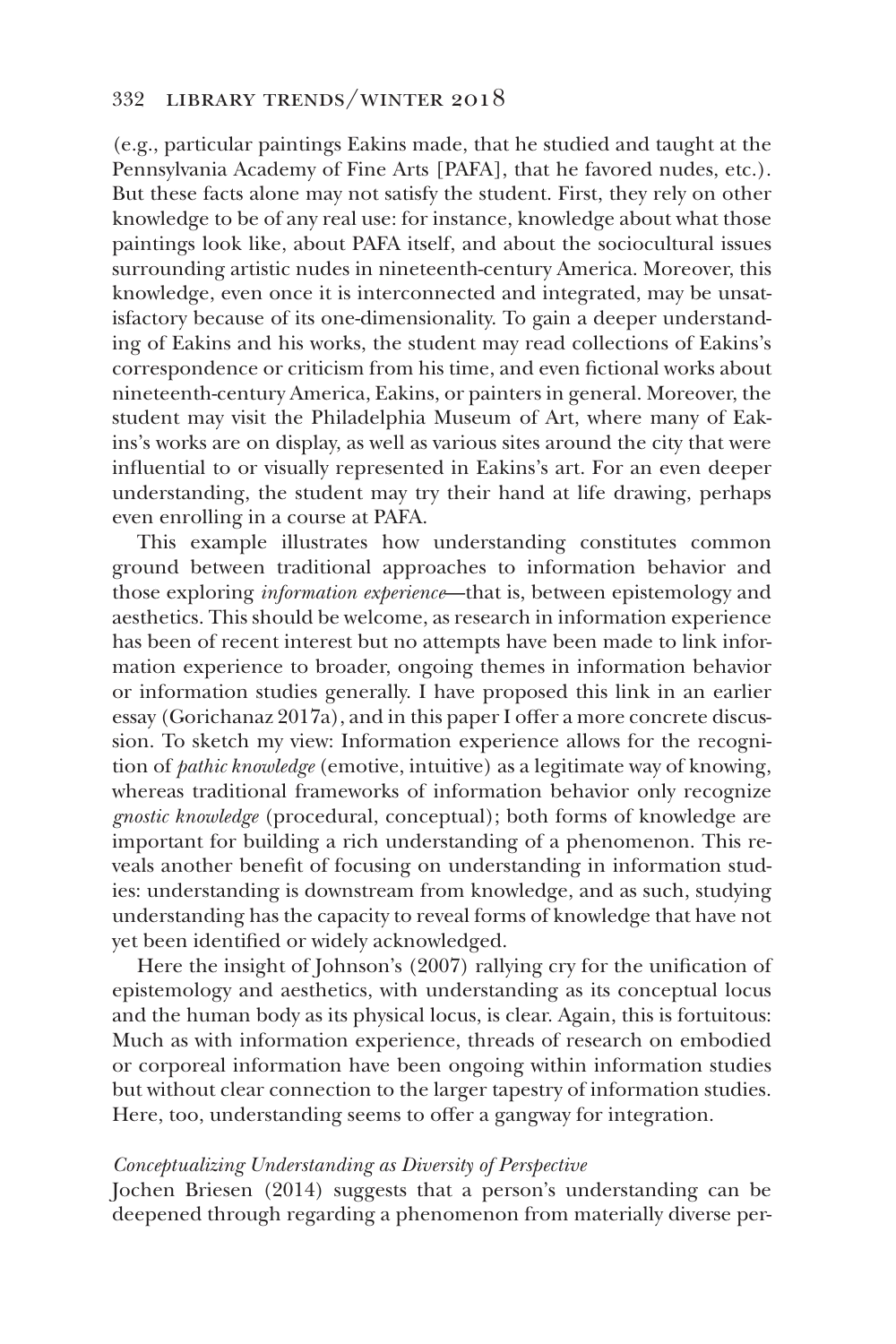spectives, including medium (text, image, bodily practice), format (original, reproduction), and genre (history, journalism, fiction), rather akin to the strategy of triangulation in empirical research.

Briesen draws on the work of Thomas Nagel (1986) in describing how this organization and systematization takes place. In his (in)famous book *The View from Nowhere*, an essay on scientific objectivity, Nagel describes how a scientist can take a step back from their present situation to get a broader perspective and concomitantly a deeper understanding. Taking this to its extreme, Nagel suggests that considering a phenomenon *sub specie æternitatis* constitutes objectivity. Of course, the possibility for a human (being inescapably earthbound) to hold such a view is questionable. However, Briesen does comfortably argue that the more one steps back, the broader their perspective and the deeper their understanding becomes.

Thus a person can intentionally and continually consider a phenomenon from different perspectives to cultivate understanding: As these different perspectives are incorporated, a progressively more sophisticated and multidimensional view of the thing is attained, leading to progressively increased understanding.

### *Conceptualizing Perspectival Diversity through Form and Activity*

Following Briesen (2014), we can conceptualize the depth of understanding as perspectival diversity within a web of inferential or explanatory relationships. In turn, we must conceptualize perspectival diversity. It should be noted that, in discussions of epistemology, perspectival diversity can denote the diversity of perspective across members of a group (as in Harding 2015, for instance) or within a single individual. In my discussion here, I mean perspectival diversity in the latter sense. In my view, conceptualizing perspectival diversity can be done through forms of information (Bates 2006) and information activities (Hektor 2001). This pairing is felicitous because, on the social constructionist worldview, information can only be said to exist within human activity. Here I suggest that the more diversity there is in terms of information form and activity, the greater the potential understanding.

Bates (2006) articulates a typology of forms of information for information studies. As she intends this framework to be used by and for humans, she offers the most granularity for describing the forms of information that are most relevant to humans, while situating these forms within an allencompassing framework. Likewise, she makes no claims to be sketching an essential or universal ontology; her framework is decidedly anthropocentric. In her view, all patterns of organization of matter and energy in the universe are *natural information*, and such information that is associated with life (i.e., is living itself or was created by a life form) is *represented information*. Represented information is the most relevant to information studies and so is described in detail; Bates describes represented informa-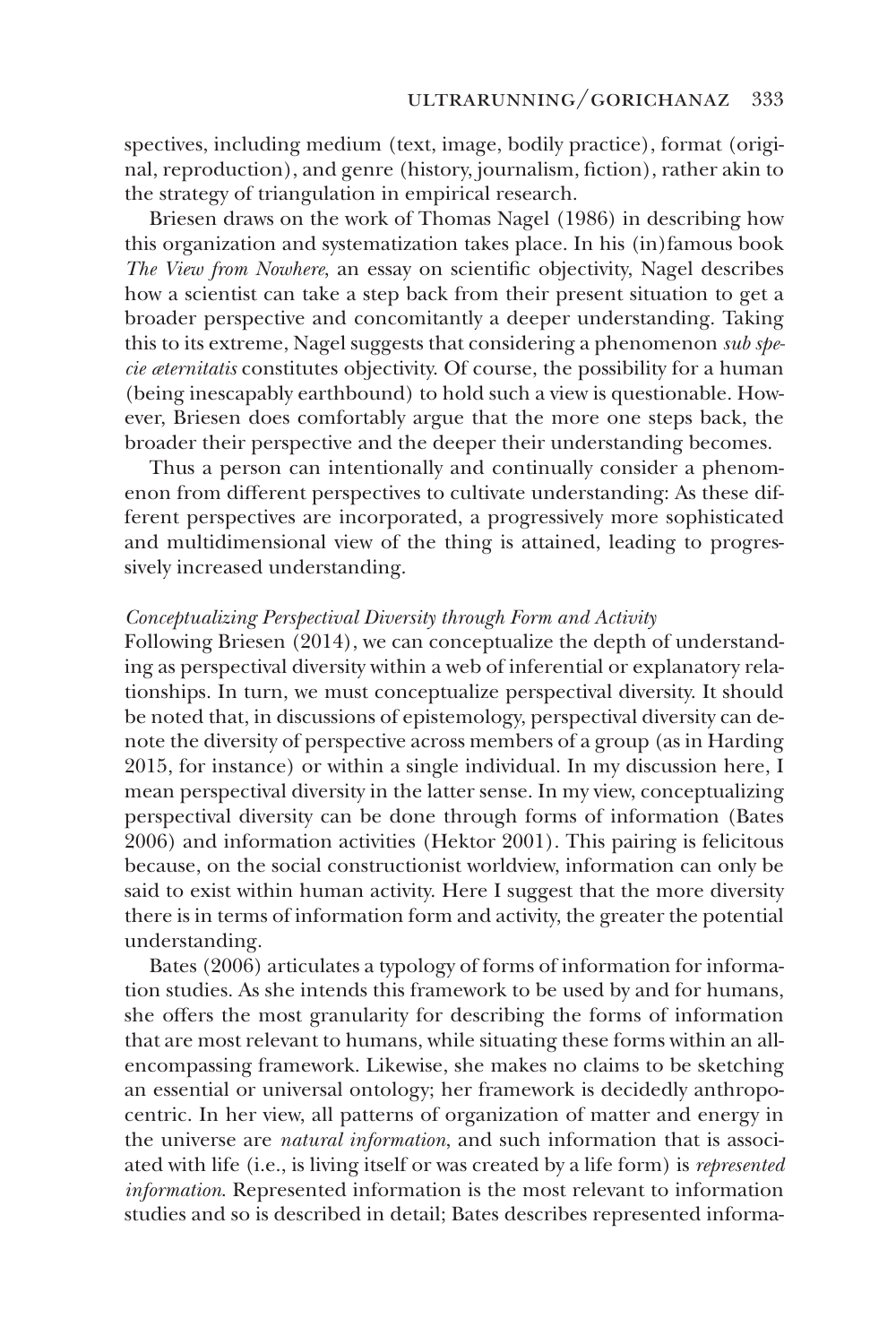| <b>Ontological Status</b> | Flow Line                                                                                                  |
|---------------------------|------------------------------------------------------------------------------------------------------------|
| Encoded<br>Embodied       | Genetic<br>Neural-cultural (Experienced, Enacted [Expressed])<br>Exosomatic (Embedded [Recorded])<br>Trace |

Table 1*.* Forms of represented information, described along two dimensions (Bates 2006).

tion along two dimensions: the encoded/embodied dimension and the genetic/neural-cultural/exosomatic/trace dimension. The first of these refers to the information's ontological status as physically existent or conceptual; the second refers to the evolutionary flow line to which the information belongs. This framework is summarized in Table 1.

To first sketch the ontological dimension, encoded information is that having a symbolic, linguistic, or signal-based pattern form, and embodied information is the corporeal expression of information that was previously encoded. Bates asserts that information can cycle from encoding to embodiment, though the details of this are bracketed from her discussion. Moreover, Bates seems to leave the precise ontological distinction between encoded and embodied information unclear. However, it seems that encoded information refers to a concept (and so, physically speaking, encoded information could be considered a pattern of neural activity in a system with materials in the world), while embodied information refers to a nonneural physical structure that can afford encoded information for an animal (including humans).

The second dimension receives much more thorough treatment. This dimension includes four forms of information: genetic, neural-cultural, exosomatic, and trace. Genetic information is encoded in the genotype and is not discussed further.

Neural-cultural information is created by or processed in animal nervous systems, and it includes experienced and enacted information. Experienced information is ascertained subjectively and embodied in the conscience, as a result of encoded neural information, as perceptions, thoughts, memories, etc. Enacted information is externalized through interactions with the environment, springing from experience and encoded neural information, which can be performed socially or in isolation. At the risk of oversimplifying, experienced information is input, and enacted information is output. Within enacted information, Bates mentions expressed information for its particular relevance to information studies: expressed information is enacted information that is communicative. In this category Bates includes language, pheromones, and gestures.

Exosomatic information is "stored" fully outside animal bodies and can be experienced by other beings. Within exosomatic information, Bates identifies embedded information, which results from the actions of ani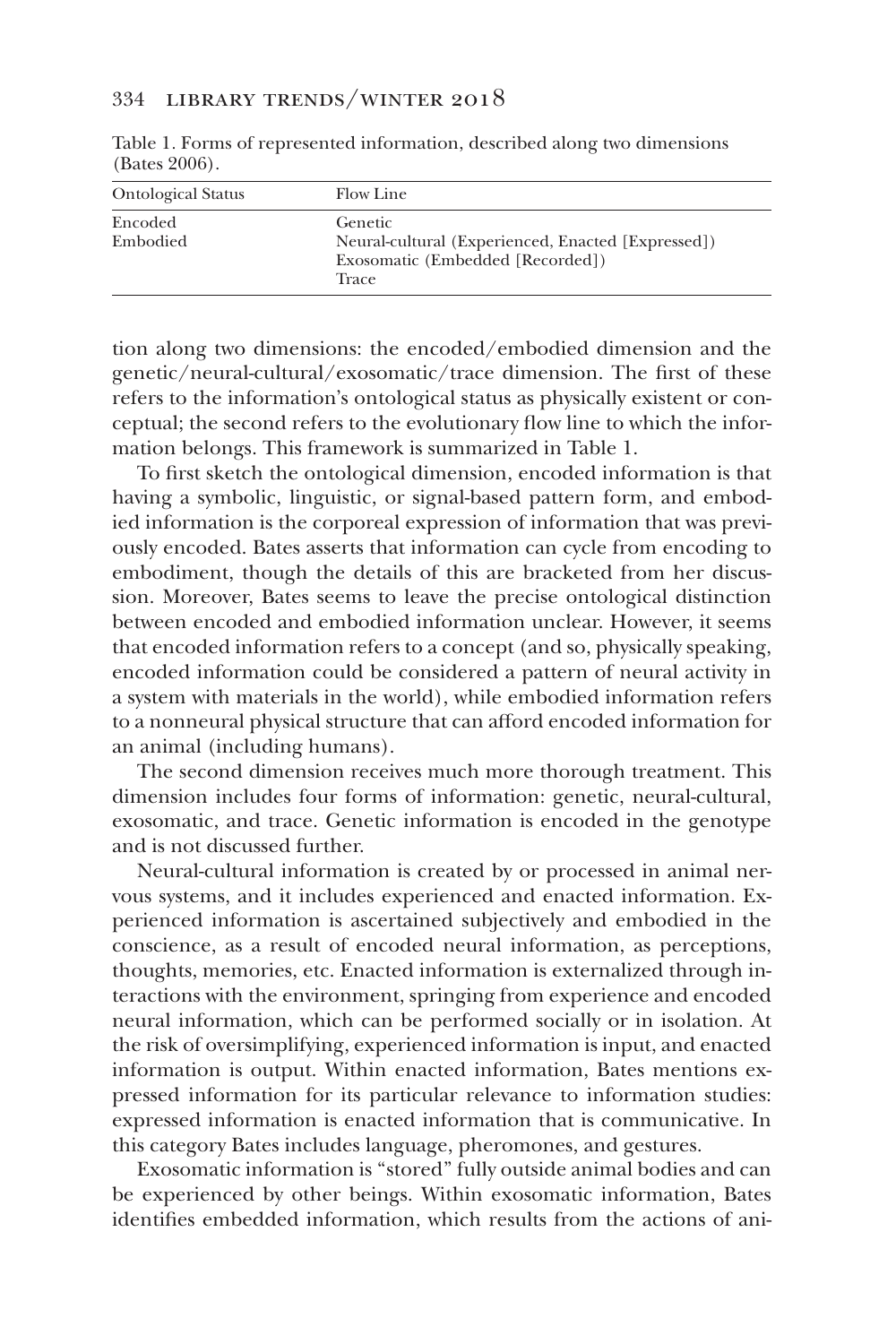mals, either incidentally or deliberately. And within embedded information is recorded information, which is deliberate, communicative, and durable. Bates does not discuss other possible forms of exosomatic information in much detail on the grounds that recorded information is of the most relevance to information studies (at least as traditionally conceptualized, and in my view perhaps unduly so).

Finally, trace information is informational residue produced as a byproduct or left to decay into its natural form. Trace information is in the process of degrading from being associated with life (i.e., being represented information) to not being associated with life (i.e., being undifferentiated natural information).

It stands to reason that these denominations are only valid with respect to particular activities within which the information is picked out and the interests of the person describing the information. For instance, it would seem that all information is both encoded and embodied, but it can be called one or the other depending on whether a person wishes to emphasize its conceptual structure (in the case of encoded) or physical structure (embodied). Additionally, all information seems to be both neural-cultural and exosomatic: one animal's enacted information is another's experienced information; what is exosomatic to one being is endosomatic to another. The identification of trace information, too, seems to be a matter of intentional stance: Bates gives a decaying wasp nest as an example of trace information. It may indeed be trace information to someone emphasizing the disappearance of the wasps, but it could also be considered embedded information for someone engaging with the nest as information in itself.

Based on this, it would seem useful to have a systematic way to describe forms of information with reference to information activities. A typology of information activities is given by Hektor (2001). Hektor's work arose through rigorous conceptual and empirical research on everyday information behavior, and it was meant to build upon and synthesize the frameworks proposed by prior researchers. Hektor places the individual within a particular sociocultural environment and information/communication technology setting. In this environment and setting, the individual goes about life carrying out projects, which entail eight groupings of information activities:

- *• Search and retrieve:* locating and accessing information in an active and directed way
- *• Browse:* navigating in an environment with some perceived probability of encountering information of value
- *• Monitor:* intentionally returning to familiar sources and services on an ongoing basis
- *• Unfold:* engaging with information in order to take part in it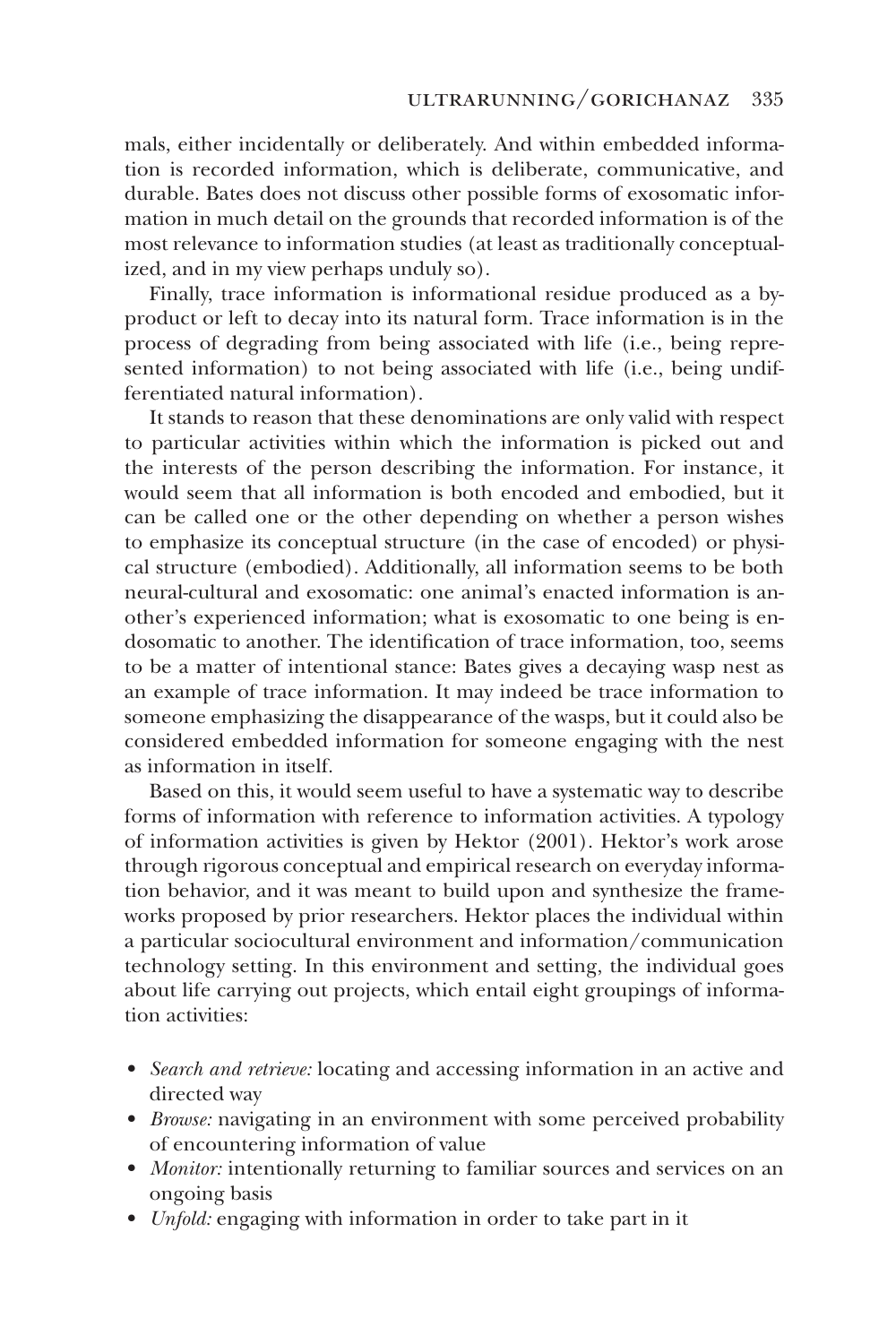- *• Dress:* constructing information to be imparted
- *• Exchange:* participating in unfolding and dressing in a bidirectional process
- *• Instruct:* imparting information informally
- *• Publish:* posting or announcing formally or in public

As a result of these activities, the individual experiences outcomes and changes, which feed back into their sociocultural environment.<sup>1</sup>

In a conceptual article using Hektor's framework deductively to describe the information activities in serious leisure pursuits, Hartel, Cox, and Griffin (2016) note that Hektor's description of the *ICT Setting* is rooted in a now-outdated ontology of information sources. This is visible in the somewhat-dated terms Hektor gives to the information activity groupings. Still, in essence, these groupings seem reasonable even today, and a virtue of this framework is its coverage of the entirety of the information–communication chain—from seeking to use and creation.

#### *Information Constellations for Mapping Understanding*

It is evident that Bates's (2006) and Hektor's (2001) frameworks describe separate but essential dimensions of information. That is, all information takes some form and inheres within some activity. As such, any information should in principle be describable according to both dimensions.

Moreover, information seems to emerge in bundles—*information* is a mass noun, suggesting phenomenological difficulty in identifying discrete units of information. Indeed, the same material components can constitute different information at different theoretical frames, or what Luciano Floridi (2011) calls levels of abstraction. This, I suspect is part of the seeming incommensurability between information-theoretic and human-level accounts of information. For this reason, I find it useful to conceptualize *information constellations*, or clusters of information activities involving forms of information that unfold in time, from which understanding emerges. An information constellation implies a single level of abstraction for all its constituent information.

The concept of information constellations provides a way to concretize and describe the diversity of perspectives in the building of understanding. I would posit that the more different forms of information that are involved in the more diverse information activities over the longer span of time, the greater the understanding. This assertion is exemplified in the present study.

### A Study of Understanding and Information in Ultrarunning

#### *Information Research in Ultrarunning*

This study explores information in the sport of long-distance running, specifically ultrarunning (for a philosophical discussion of the ethos of ul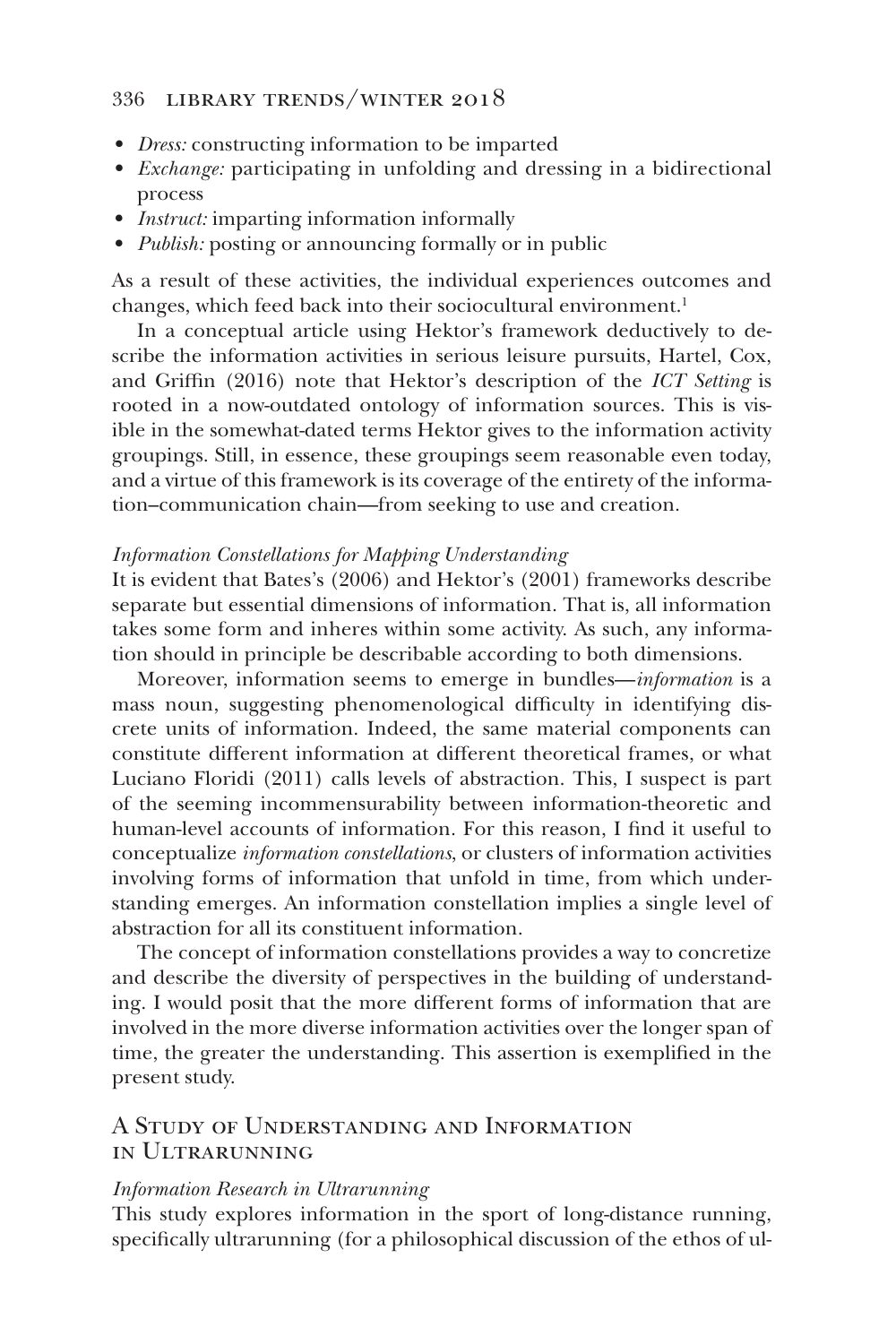trarunning compared to other forms of distance running, see Gorichanaz 2016).

Sport has not long been of interest to academia, let alone information studies. However, recent philosophical work has argued that sport is not merely idle play, as has generally been assumed, but, rather, it is socially useful and even educational: "Athletic contests display the characteristics of authentic questioning, impartial testing, and public demonstration of results; features that endure in such modern practices as courtroom trials and scientific experiments" (Reid 2009, 40). Because of these features, sport has subversive power and can challenge established hegemonies. Taking an even stronger stance, Josef Pieper (1952) argued that leisure pursuits such as sport are the very basis of human culture. Pieper defines leisure as the state of mind of doing whatever one pleases, and he argues that it is only when we have access to this state of mind that breakthroughs in science, philosophy, and the arts can be made. James Taylor (1998) likewise argues that athletic training is not just a complement to the "intellectual" pursuits, but, rather, both are part of the same whole. According to Taylor, *gymnastic* for the Ancient Greeks denoted (along with poetry and music) a direct experience with reality that awakens the senses and opens the door for understanding and wisdom. On these lines, Taylor argues that human knowing is rooted in one's lived experience as a body in the world, and thus that accounts that fail to recognize the epistemic nature of bodily experience overlook a critical part of human being. Taylor's discussion is framed within educational philosophy, but Johnson (2007), described earlier, makes the same argument on more general philosophical grounds.

To more fully engage with this long-overlooked part of humanity, I have been conducting research on information behavior in ultrarunning, one of my own hobbies (Gorichanaz 2015, 2017b). In 2015 I drew on the theories of serious leisure and life in the round to frame ultrarunning events as small information worlds with a particular ethos and particular forms and activities of information. I presented an auto-hermeneutic study of my information experience during my first 100-mile race. The results from this study emphasized the central role the body plays in ultrarunning, both as an information source and as information in itself. Later, in 2016 (see 2017b), I presented an interpretative phenomenological analysis study of five participants in a 100-mile race, a mix of newbies and veterans. This study focused on the experience of building understanding through running, discerning three themes that characterize the experience: taking time, undergoing struggle, and incorporating diverse perspectives.

Besides my own work, most academic research in ultrarunning is medical in nature and will not be reviewed here, but there is a small body of work in sports psychology that warrants discussion. As reviewed by Rochat et al. (2017), this work has tended to take a "third-person" approach, isolating factors of interest that can be measured or observed. However, this domain is seeing an emerging thread of phenomenological research,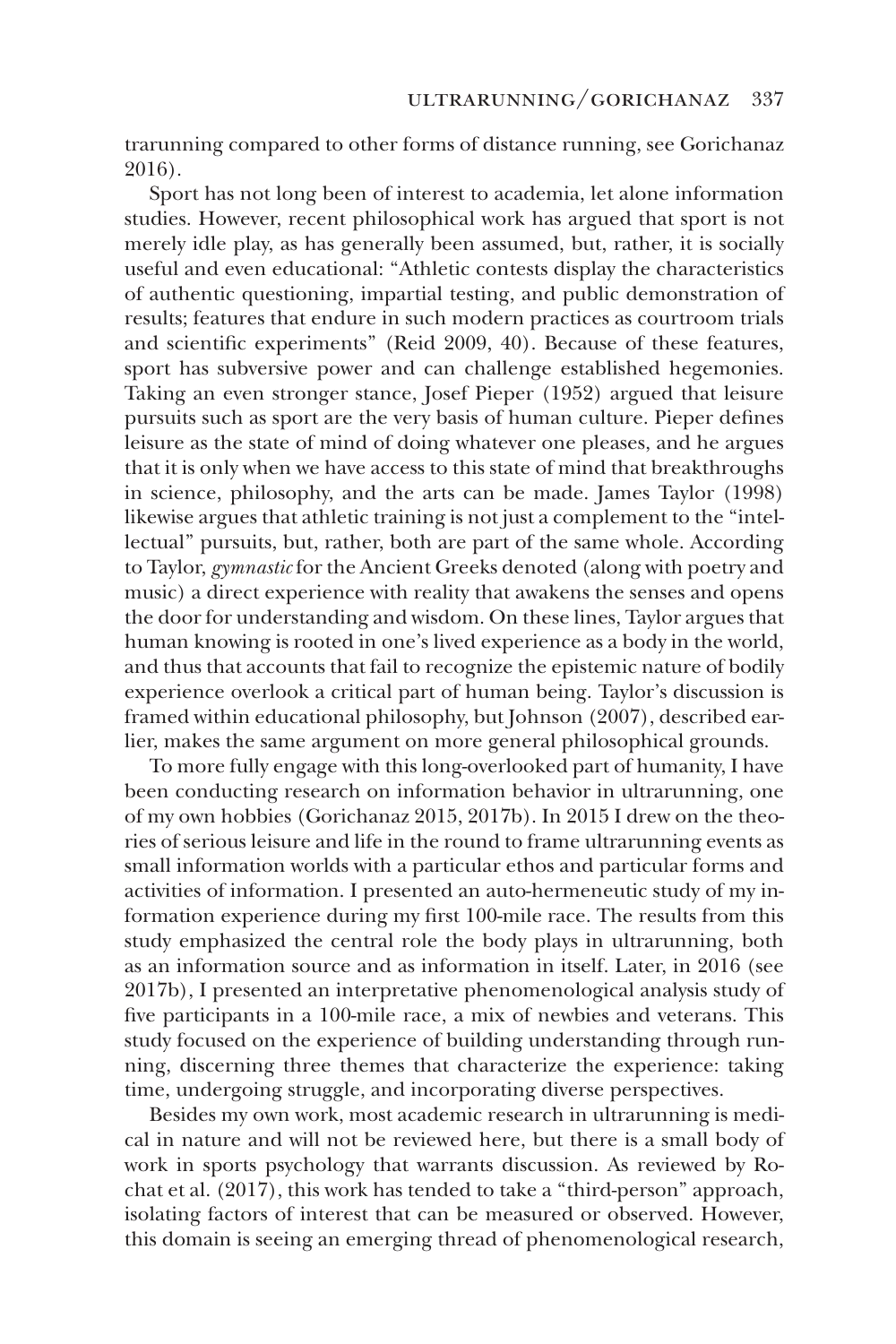which honors the integral nature of human experience by exploring phenomena from a "first-person" perspective at the level of consciousness. As a metatheoretical note, this mirrors the situation in information studies, where the sociocognitive paradigm has begun to dominate in response to the limitations of cognitivist approaches but phenomenology is starting to find acceptance as another alternative. Considering distance running more generally, there has been some work done in the social sciences (see Bale, 2004; Bridel, Markula, and Denison 2016). A selection of this work is reviewed for its relevance to information studies by Cox, Griffin, and Hartel (2017).

In toto, this prior research has established the information-richness of distance running, focusing on the processual and experiential aspects of running itself as a bodily action. This has included the strategies runners use while running in pursuit of success, such as monitoring their bodily signals. This work has drawn lessons for athletes and coaches, and it has also offered insights to information researchers regarding bodily and experiential information management. However, this work has not been well integrated with the broader concerns of information studies, which canonically focuses on recorded information. This may be because, when it comes to sport—and perhaps leisure in general—recorded information is often considered marginal, if not irrelevant.

The same may be said for much of the research on information experience, which seems to silo apart informal (e.g., oral, embodied) and formal (e.g., recorded) information sources. For example, Angela Pollak (2015) sought to challenge the dominance of recorded information in information studies by exploring informal information behavior in everyday leisure contexts. Pollak found that understanding is built experientially, either through social dialogue or solitary reflection, based on experiential information. That is, Pollak bracketed recorded information from her framework entirely. Her research can be extended, then, by accounting for how experiential information *works with* recorded information in the process of understanding. This should involve a process-based, experience-sensitive exploration of human engagement with multiple forms of information on the path to understanding. This is what I seek to do in the present study. I will argue that the boundaries of running are not so clear—that recorded information *does* play a role in the running world, including the experience of running. It should be noted, however, that this is a study of ultrarunning, which is a serious leisure pursuit rather than one of everyday leisure; as such, it is more likely to involve active information seeking (Hartel 2005) than would more casual cases of shorter-distance running.

Georges Perec ([1976] 2009) characterized reading as a sociophysiological activity, describing how the eyes, mouth, hands, and social environment inhere in the reading experience. This perspective has since been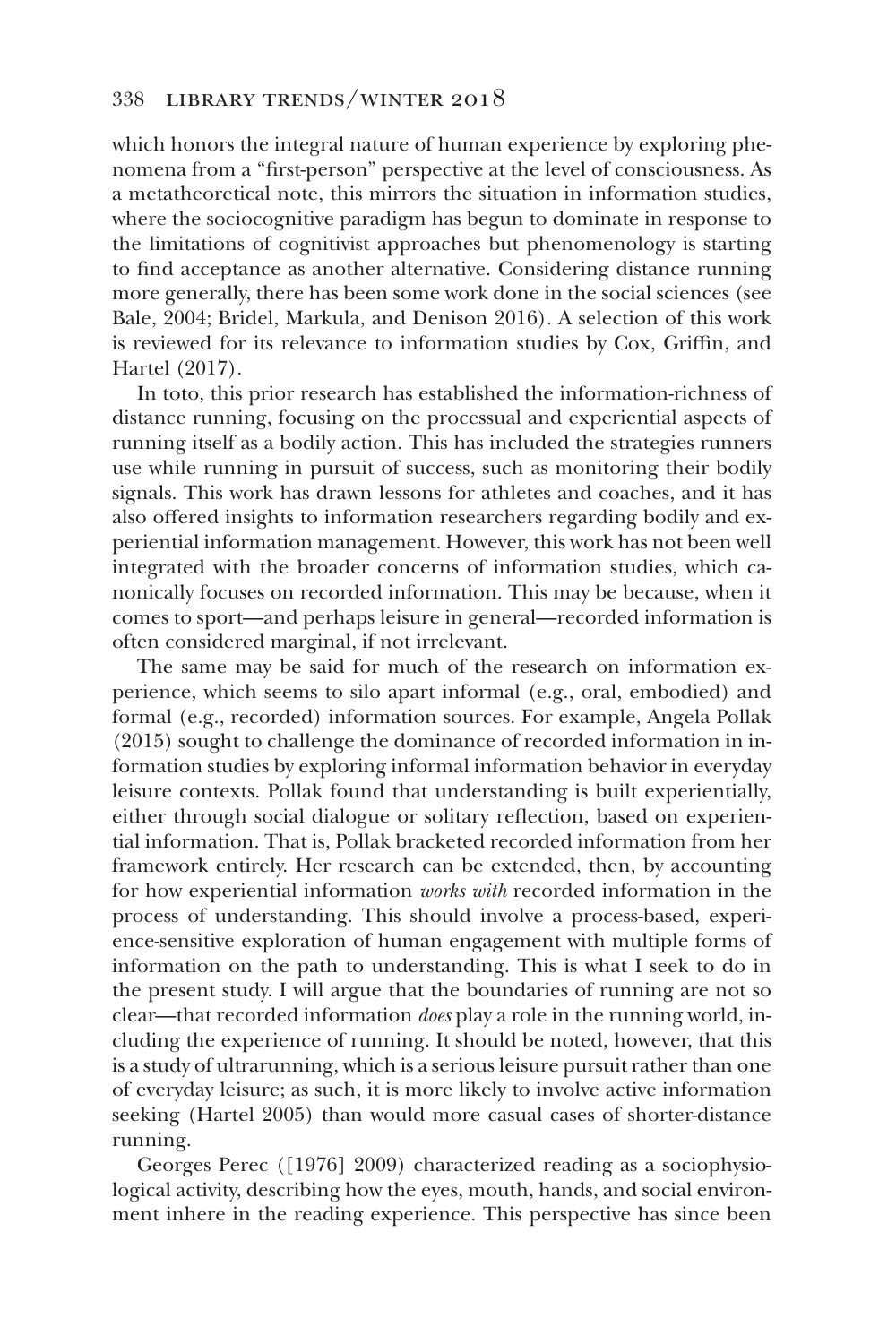echoed by a number of researchers in various discourse traditions. In a converse move, here I propose to show how "reading" is involved in the running experience.

#### *Methodology and Methods*

To plumb this question, I conducted a phenomenology-of-practice study of ultrarunners' lived experiences. Phenomenology of practice is a philosophically informed, hermeneutic-phenomenological methodology developed by Max van Manen (2014) for studying the meaningfulness of the experiences of people engaged in practice, broadly construed.<sup>2</sup> In phenomenology of practice, a researcher analyzes the experiential accounts (called *examples*) of small groups of participants to develop nuanced theories "of the unique" (rather than the general). Phenomenology of practice is a mode of interpretive and descriptive inquiry that attempts to look deeper into what has been taken for granted. It provides a method for cultivating wonder. As such, it "is primarily a philosophic *method for questioning*, not a method for answering or discovering or drawing determinate conclusions" (van Manen 2014, 29), though these questions themselves may potentiate useful insights. Rather, phenomenology of practice "aims to open up possibilities for creating formative relations between being and acting, between who we are and how we act, between thoughtfulness and tact" (van Manen 2014, 70). The meaning of phenomenological research is not in the facts it apportions, but in the way it provokes readers to think—and feel and act—different, to borrow a locution from Steve Jobs.

That is, a key strength of phenomenology of practice is its capacity to surface what van Manen calls *pathic knowledge*, or the poetic, embodied, ineffable, emotive knowing of lived experience; traditional social science research, on the other hand, primarily affords *gnostic knowledge*, which is procedural and conceptual. Following the discussion in the previous section, pathic knowledge has been long overlooked in academia but plays an indisputable role in human being.

Though some may find it difficult to see how pathic knowledge builds on the primarily gnostic knowledge of the scholarly literature, I suggest that both contribute to understanding; thus, to reiterate, the concept of understanding provides a unifying framework for considering both pathic and gnostic results. Indeed, van Manen discusses how phenomenological research itself seeks to foment understanding, one which is "distinctly existential, emotive, active, relational, embodied, situational, temporal, technical, theoretic, and nontheoretic," thriving on "a certain irrevocable tension between what is unique and what is shared, between immanent and transcendent meaning, and between the reflective and the prereflective spheres of the lifeworld" (2014, 68).

In this study, I took a phenomenological eye to the information behavior of ultrarunners who took part in a 100-mile footrace in June 2016.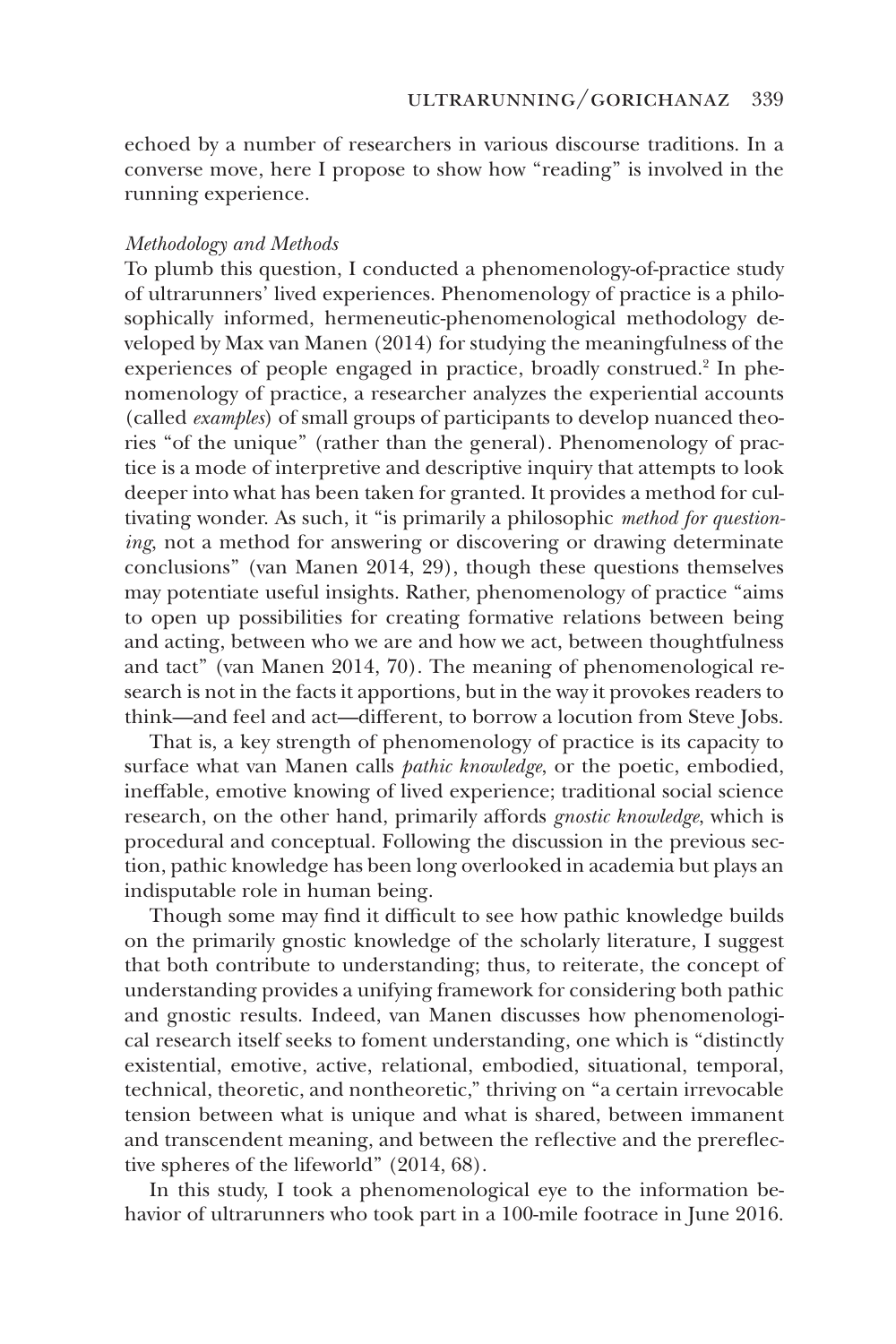The study included pre- and postrace open-response online surveys, semistructured interviews, and narrative race reports. The surveys solicited free responses to open-ended questions about the participants' runningrelated information behavior (both while running and peripherally). This included their information needs, information sources, outcomes of information seeking (Kari 2007), and serious leisure career arc (Hartel 2010). The questions were informed by my earlier work on ultrarunning information behavior (Gorichanaz 2015). The semistructured interview protocol sought more detailed accounts of the runners' experiences. I recruited participants through a routine prerace email, in which the race director included a message to all race registrants inviting them to take part in my survey and, optionally, a follow-up survey and interview after the race. In all, forty-six participated in the prerace survey, twenty-seven of whom also participated in the follow-up survey. Five runners participated in the follow-up interview.

Phenomenology provides a rich toolkit of analytical methods for diverse forms of conceptual and empirical work. In this study, I employ phenomenological theme analysis (van Manen 2014, 319–23) to analyze all the empirical material I collected. This method differs somewhat from the traditional approach to thematic analysis in the social sciences (cf. Braun and Clark 2006). According to van Manen, phenomenological thematic analysis does not identify codes, abstractions or empirical generalizations. Rather,

"analyzing" thematic meanings of a phenomenon (a lived experience) is a complex and creative process of insightful invention, discovery, and disclosure. Grasping and formulating a thematic understanding is not a rule-bound process but a free act of "seeing" meaning. (van Manen 2014, 320)

The goal of such "seeing" is to come as close as possible to the phenomenon as lived rather than as conceptualized post facto. This kind of seeing requires directing a naive eye toward the phenomenon, which involves constantly asking *why*—as the researcher, why I make the associations I do, why I think the things I do, etc. This is a way to challenge one's preconceptions and come closer to the phenomenon in its wholeness. Becoming naive is, of course, a tremendous challenge, as it seeks to defy dualistic, conceptual thinking, which has long been the hallmark of academic thought. However, it offers a necessary counterbalance: where dualistic (conceptual) thinking says either/or, nondualistic thinking says both-and; nondualistic thinking thus has the potential to recoup what falls between categories, feeding forward into the validation, extension, and possible reconfiguration of those categories. Perhaps unexpectedly, some inspiring guidance for this mode of thinking is offered by the contemplative traditions of many of the world's religions. Zen Buddhist teachers, for example,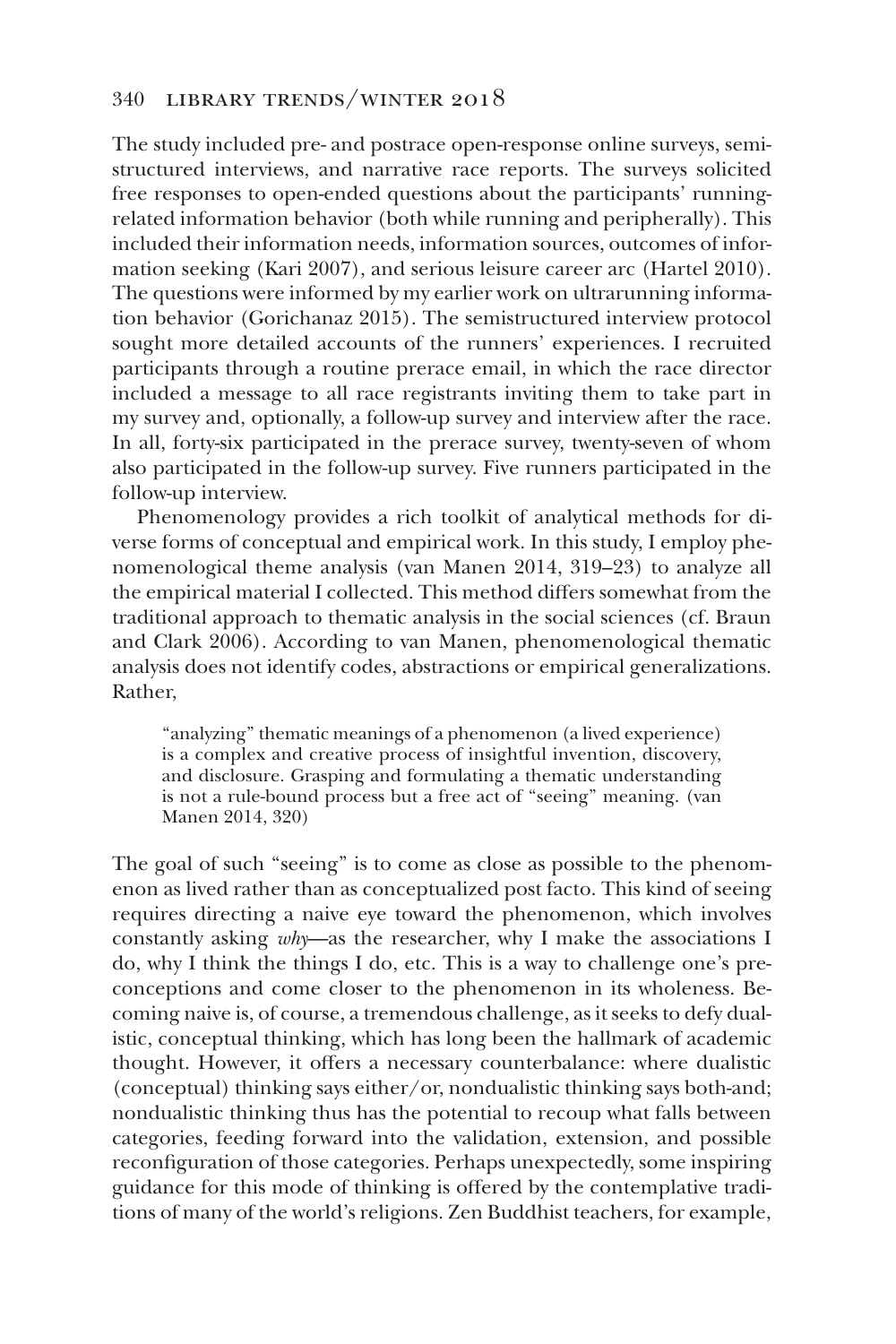have long sought ways to cultivate the "beginner's mind" (Suzuki 1970) or the "don't-know mind" (Sahn 1999) in life's pursuits. "How do you keep your don't-know mind from moment to moment? You must try, try, try" (Sahn 1999, 14).

To speak of nuts and bolts, such trying can proceed through iterative holistic reading (getting a sense of the whole), selective reading (singling out fragments that seem especially revealing or essential), and detailed reading (examining each sentence and asking what it contributes to the phenomenon) (van Manen 2014). This analysis is writerly in nature: "Research does not merely involve writing: research is the work of writing. Writing is its very essence" (Barthes 1986, 316, as cited in van Manen 2014, 364). As such, van Manen favors results taking the form of a narrative as a way of preserving pathic integrity, as oftentimes "words of conceptual language seem to fall short of the felt meaning" (2014, 46).

My analysis did lead to some general, count-based findings on the information seeking and use of ultrarunners, which will be described below. More centrally, however, it allowed me to construct a number of short (70– 100 words) anecdotes that embody a range of information experiences of ultrarunning (see Table 2). Each has a beginning, middle, and end, and exemplifies the vicissitudes of human intention, which are essential elements of experiential narrative (Bruner 1986; Dewey 1934).

Prima facie, these anecdotes seem to demonstrate a change or growth in understanding. They all involve learning, changing behavior, or moving toward greater self-efficacy in some way. To explore how understanding unfolds in ultrarunning more deeply, I mapped these narratives according to the framework of information constellations. As coherent narratives, they each imply a particular level of abstraction and could thus be felicitously analyzed for their informational structure.

These mappings show the informational structure of these lived experiences of ultrarunning. As such, they provide a method by which understanding may be parsed in other contexts. Creating these mappings was an interpretive process, and my mapping does not purport to be the only one possible; pursuant to my methodology, I intend for my results to be illustrative and evocative rather than authoritative.

With its small groups of participants, humanistic methods, and meditative aims, phenomenology of practice does not aim to provide statistical generalizability. Rather, it strives for face and construct validity (Babbie 2007), trustworthiness (Riessman 1993), verisimilitude (Bruner 1986) and *analytical* generalizability (Yin 2014). That is, phenomenological results may not allow a reader to predict or explain, but rather to come to other cases with deeper thoughtfulness, considering how they are similar to and different from what was described in a given set of findings. To be sure, all examples of any phenomenon have unique aspects, just as all phenomena share certain aspects—the tension adumbrated above.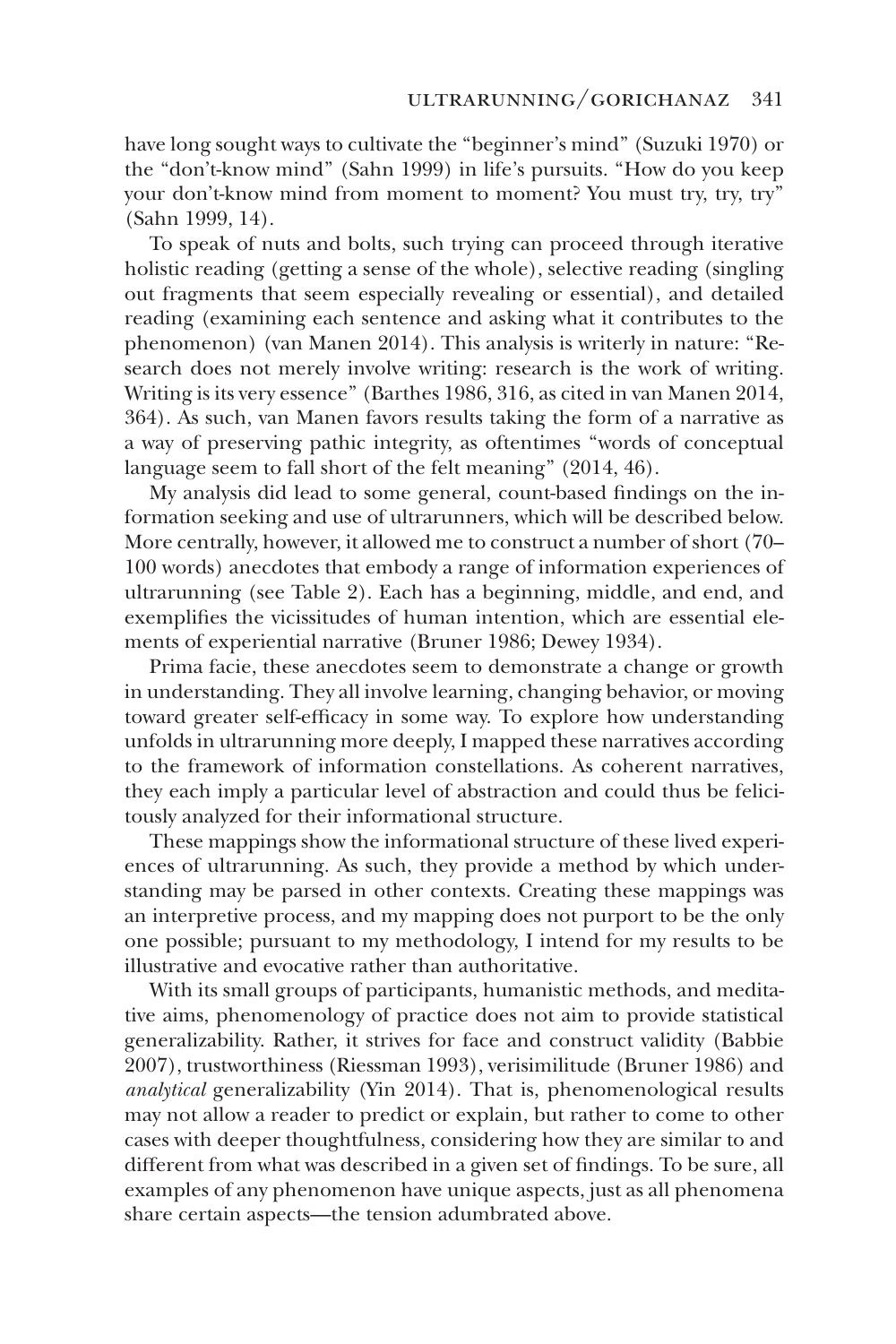### *General Findings*

Though the primary interest of this study was to explore ultrarunners' stories of building understanding in terms of information forms and activities, some general findings regarding ultrarunners' information sources and outcomes of information seeking bear mentioning. I make no claims to the statistical generalizability of these findings; they are offered merely to sketch in a broad way the information world of ultrarunning.

In the prerace survey (n=46), I asked about the runners' information sources and seeking outcomes. Several information sources were mentioned by over ten participants. In descending order of number of mentions, they are: fellow runners, personal experience, magazines, bodily signals, and race reports.

In the theme analysis of this survey, I discerned several key outcomes of information seeking for ultrarunners: having a specific question answered, tailoring training and nutrition, planning for a specific race, getting feedback during a race, and getting running-related entertainment.

#### *Information Constellations in Ultrarunning*

As discussed above, I constructed short anecdotes to encapsulate a range of information experiences of ultrarunning. Six are given in Table 2. Topically, these stories span the career, the training season, and the individual race, which are the three serious-leisure temporal arcs identified by Hartel (2010) and which I previously found to apply to ultrarunning (Gorichanaz 2017b). Taken as a whole, these anecdotes offer compelling insight into the information life of ultrarunners.

To digest these anecdotes systematically, I worked to identify the information constellations—that is, the bundles of pairings of information form and activity—that comprise each one. The full results from this analysis appear in the appendix. What these constellations demonstrate is the way multiple forms of information—say, from bodily experience and from textual recording—cohere across diverse activities in ultrarunning.

For illustration, one information constellation appears in graphic form in Figure 1. This representative form allows a reader to quickly grasp the informational structure of the anecdote, and it provides another representative form for understanding the information in ultrarunning.

### **Discussion**

The primary findings from this study are the experiential ultrarunning anecdotes, which are meant to give a sense of how ultrarunners carry out their projects with diverse information, highlighting how the body is involved in every step along the way but also showing the decisive role that recorded information plays for the ultrarunner—from getting equipped and dealing with injuries to choosing races and planning runs.

This observation becomes clearer when these anecdotes are regarded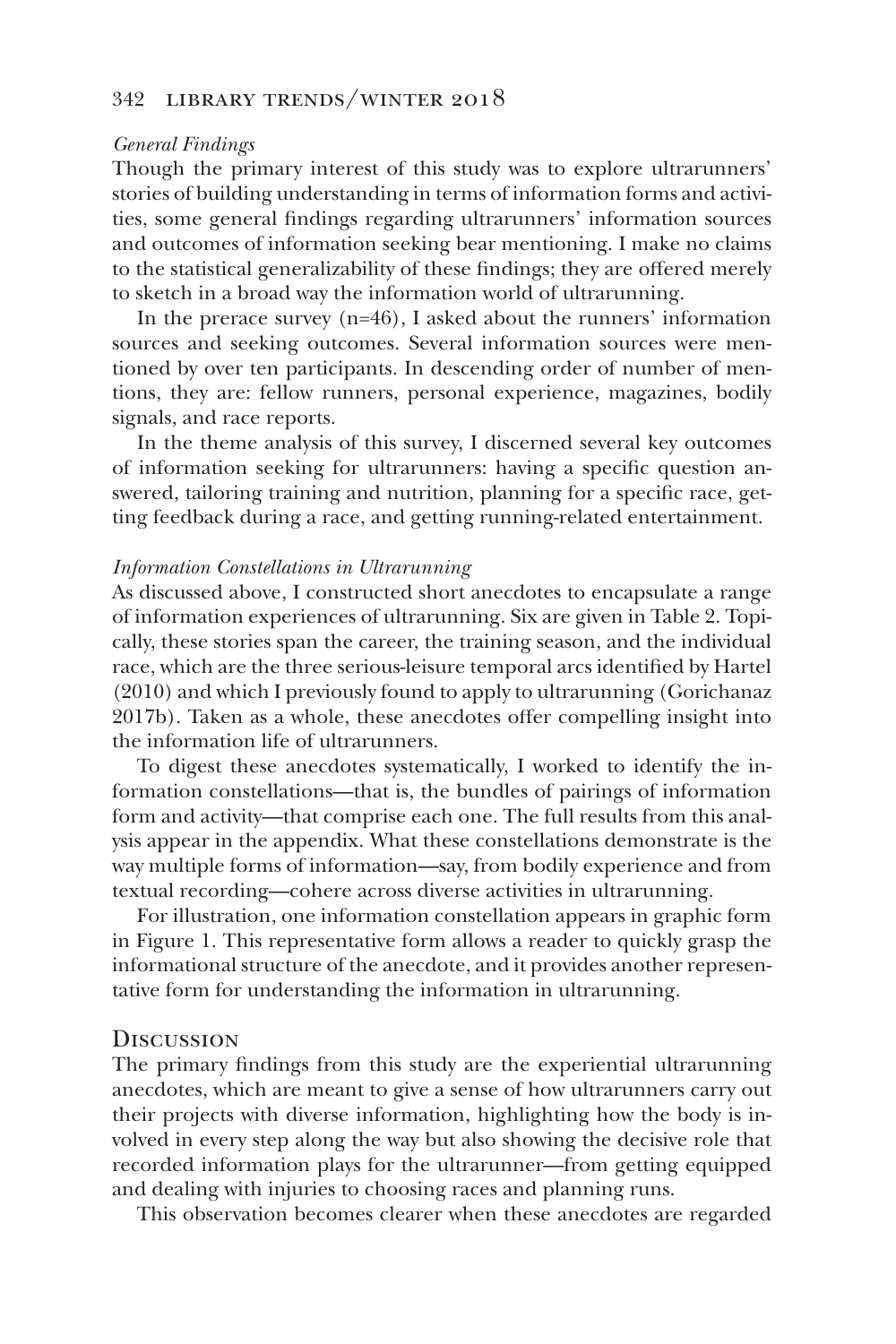| Career<br>(Social)<br>group)                | I'm part of a running group that meets every Wednesday evening. I've<br>gotten to know the other runners in that group, and naturally we talk<br>about running a lot of the time. We trade experiences about all sorts of<br>things: mileage, additional workouts, nutrition, gear. One interesting<br>thing that's helped is watching other runners' form. You can just tell who<br>is running well—it's smooth, effortless—and then try to mimic them.                                                                                                                                              |
|---------------------------------------------|-------------------------------------------------------------------------------------------------------------------------------------------------------------------------------------------------------------------------------------------------------------------------------------------------------------------------------------------------------------------------------------------------------------------------------------------------------------------------------------------------------------------------------------------------------------------------------------------------------|
| Career<br>(Dealing)<br>with<br>chafing)     | I never experienced chafing until I started going over 20 miles on a regular<br>basis. I did some research on Facebook, runners' blogs and also magazines<br>and learned that different people have very different ways to deal with<br>it—two main approaches are changing clothes and using lubricant. In<br>my case the shorts were the problem, so I posted about the shorts on a<br>running Facebook group and asked for recommendations. Someone<br>recommended a particular brand after having the same issue, and then I<br>looked up more reviews of that product before deciding to buy it. |
| Training<br>Season<br>(Choosing)<br>a race) | I'm constantly reading about new races. I'm a member of a few Facebook<br>groups where people post their race reports, and when I hear about a new<br>race I always look up reports or videos. That helps me choose my races—<br>that and the online ultrarunning calendars. I haven't traveled much in my<br>life, so ultrarunning provides an opportunity.                                                                                                                                                                                                                                          |
| Training<br>Season<br>(Planning)            | When a race is coming up, I get more detailed with my planning. One thing<br>I do is read race reports and look for photos from people who ran the<br>race in previous years. This gives me some insight about what to put in my<br>drop bags—for instance, if there's a long stretch with no shade, I'll pack<br>a visor. It's a way to learn from others' experiences. This time I read in<br>several race reports that it is easy to get lost, so I'm planning to be extra<br>aware of looking out for course markers.                                                                             |
| Training<br>Season<br>(Injury)              | When my training surpassed 100 miles per week, I started getting some<br>pain on the outside of my foot. I searched on Google and suspected I had<br>peroneal tendonitis. I talked to my brother, who is also a former collegiate<br>runner, and he agreed that's probably what I had. He showed me a<br>specific stretch to use for this injury. He also told me that I could train<br>through the injury as long as I consistently did the stretch. This helped<br>keep the symptoms under control while I continued training.                                                                      |
| Race                                        | During the race itself, things weren't too bad until mile 35 or so. I was<br>running a seven-mile stretch and it felt like it was taking forever. I looked<br>down at my GPS watch to see how long it had been—only four miles since<br>the last aid station. I was feeling tired. I put on music to distract myself.<br>While I run, when I'm feeling tired or bored, I think about other runners'<br>stories I've heard, which actually help me get through many moments.                                                                                                                           |

Table 2*.* Anecdotes resulting from phenomenological theme analysis

as information constellations—that is, analyzed in terms of their information forms and activities. Across all these stories, all the fundamental forms of information are represented except for embedded information (as these stories did not deal with any nonhuman animals). Likewise, all the information activity categories surfaced except *instruct;* however, the characters in these stories did unfold with others' instruction. Moreover, though Hektor (2001) describes exchange as a dialog between dressing and unfolding, in the context of ultrarunning it should perhaps be con-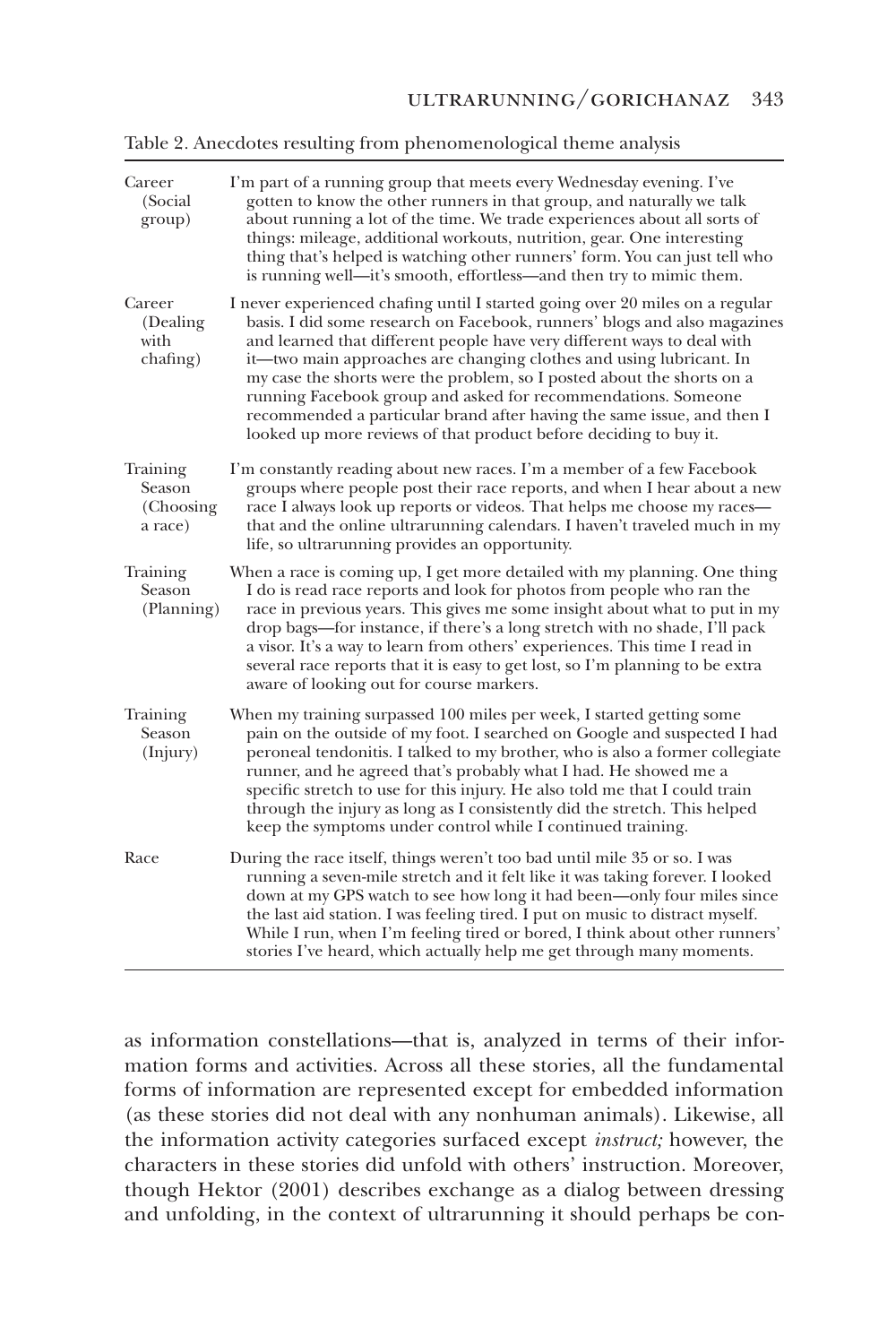

Figure 1. Information constellation from the fifth anecdote, about an injury during training

sidered one between dressing and instructing, given the informality of much of it.

Suggesting that recorded information is decisive in and for ultrarunning challenges somewhat the assertion made by Hartel, Cox, and Griffin (2016) that "while long distance running does entail information activities with documentary sources, these are relatively marginal, even optional, since a physical activity is primarily enacted and learned by doing." I argue that viewing running as "merely" running is overly narrow. Rather, as the name itself implies, *ultra*running is *beyond* running. The act of running is inextricable from the world, which involves recorded information as much as the physical experience of being a body. Simply put, were the recordedinformation activities truly optional, ultrarunning would not be the same activity, and this becomes increasingly the case as modern technology continues to mobilize and penetrate the running experience (in GPS watches and biometric monitors, for instance). Of course, it may be that the same cannot be said for shorter-distance running and that which does not qualify as serious leisure—a topic for further research. Even outside running, today's reality is that engaging with documentary sources and the physical experience of being a body are not as clearly divisible as perhaps they once were—hence discussions of immersive and pervasive documents (Robinson 2015) and the human experience of documents (Gorichanaz and Latham 2016), which point back to Perec's ([1976] 2009) meditation on reading.

The concept of information constellations seeks to lend some concreteness to these issues. By conceptualizing information as form-and-activity, it avoids the philosophical problems associated with the conduit metaphor (Day 2000; Tkach 2017), and, by linking information in constellations, it shows how information "works together" in narrative bundles. Here I have utilized Bates's (2006) fundamental forms of information and Hektor's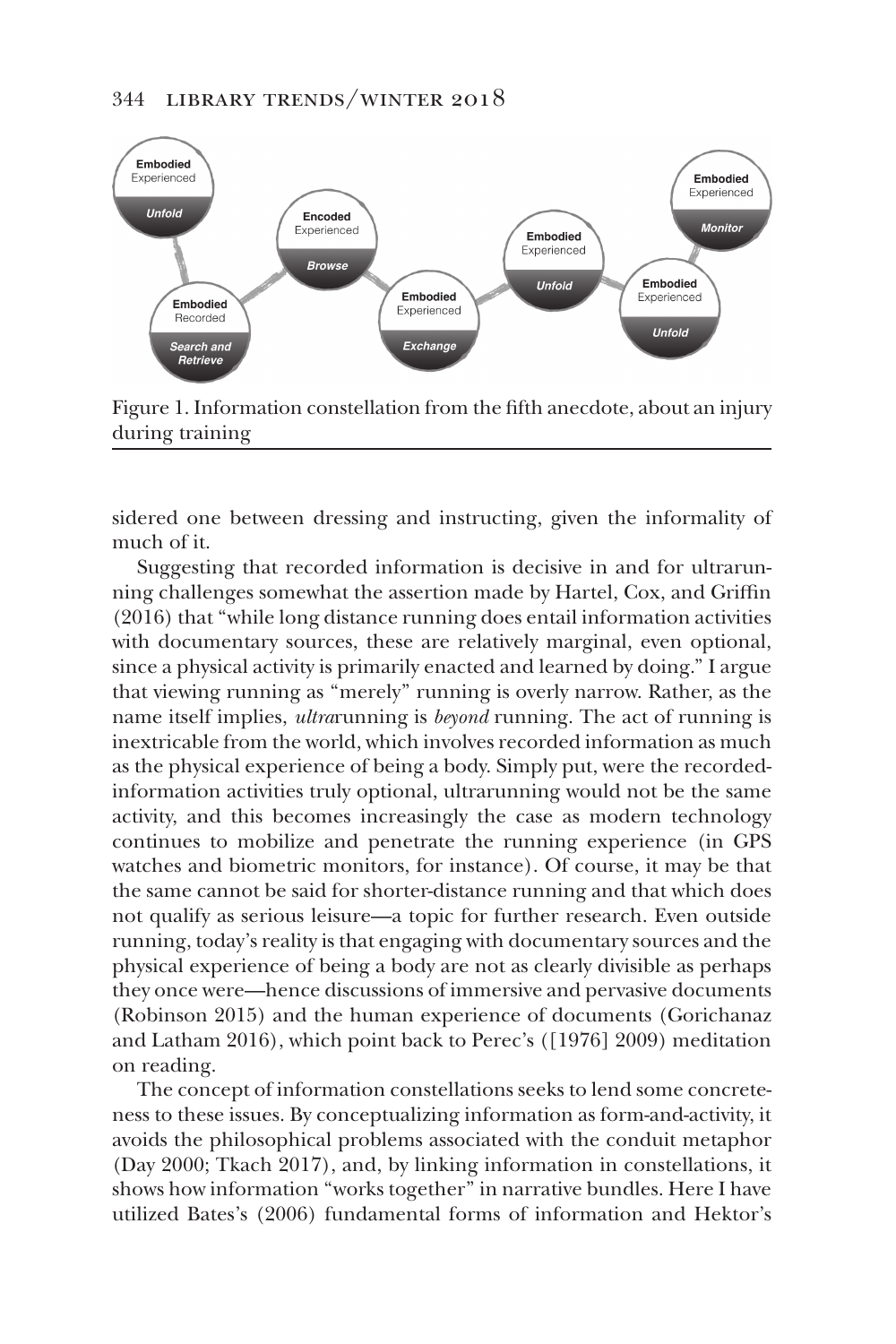(2001) information activities as the frameworks underlying my analysis, but in principle other typologies could be used. Indeed, other schemes may prove even more useful for discussing information constellations; those developed by Bates and Hektor provide a broad view of information, but this breadth does seem to obscure some of the logic of the narratives in question—that is, these constellations mean little on their own.

My discussion here serves to test these frameworks in a demanding context—ultrarunning is information-rich and corporeal, while these frameworks were developed for the "traditional" information contexts that have historically held the interest of information studies. While no effort is made to do so here, an information constellation analysis could be used to refine our conceptual frameworks. In particular, the graphic representation of information constellations may prove particularly useful in this regard, as it is meant to foment further questioning: Which forms of information are most prevalent? Which activities? Do certain forms tend to go with certain activities? How well does this typification "capture" the experience? In what ways is it lacking?

To speculate on where this discussion could lead, it would seem that future research could systematically analyze the information constellations of a larger body of narratives in order to draw more general conclusions about how the structure of an information constellation bears on the quality or depth of the understanding it represents, perhaps in relation to the temporal arc manifest in the narrative.

To summarize, in this paper I have suggested that understanding is an epistemic aim that brings together informational concerns about the human body with the longer-standing concerns of information studies having to do with documentary information. From there, I have sought to provide a way for researchers to analyze how information contributes to understanding: defining *information* multidimensionally as form-andactivity and using narrative as the cohering structure for multiple pieces of information. I have called these analyses information constellations, after the constellations in the night sky: The stars are out there, uncountable, bright and dim, clear and tenebrous, new and old—some, even, no longer in existence but shining on as traces—and we humans look up at night and specify how they're connected, what they mean, what stories they tell. Just as the stories of nighttime constellations have for millennia helped us humans understand ourselves, each other, and our place in the universe, so I hope information constellations may afford some insight into understanding information, technology, and humanity today.

### **CONCLUSION**

In the novel *Kafka on the Shore*, Haruki Murakami tells a story of characters who slip into a world where not everything can be expressed in words or, consequently, put into print. Here, "words have no life in them." For the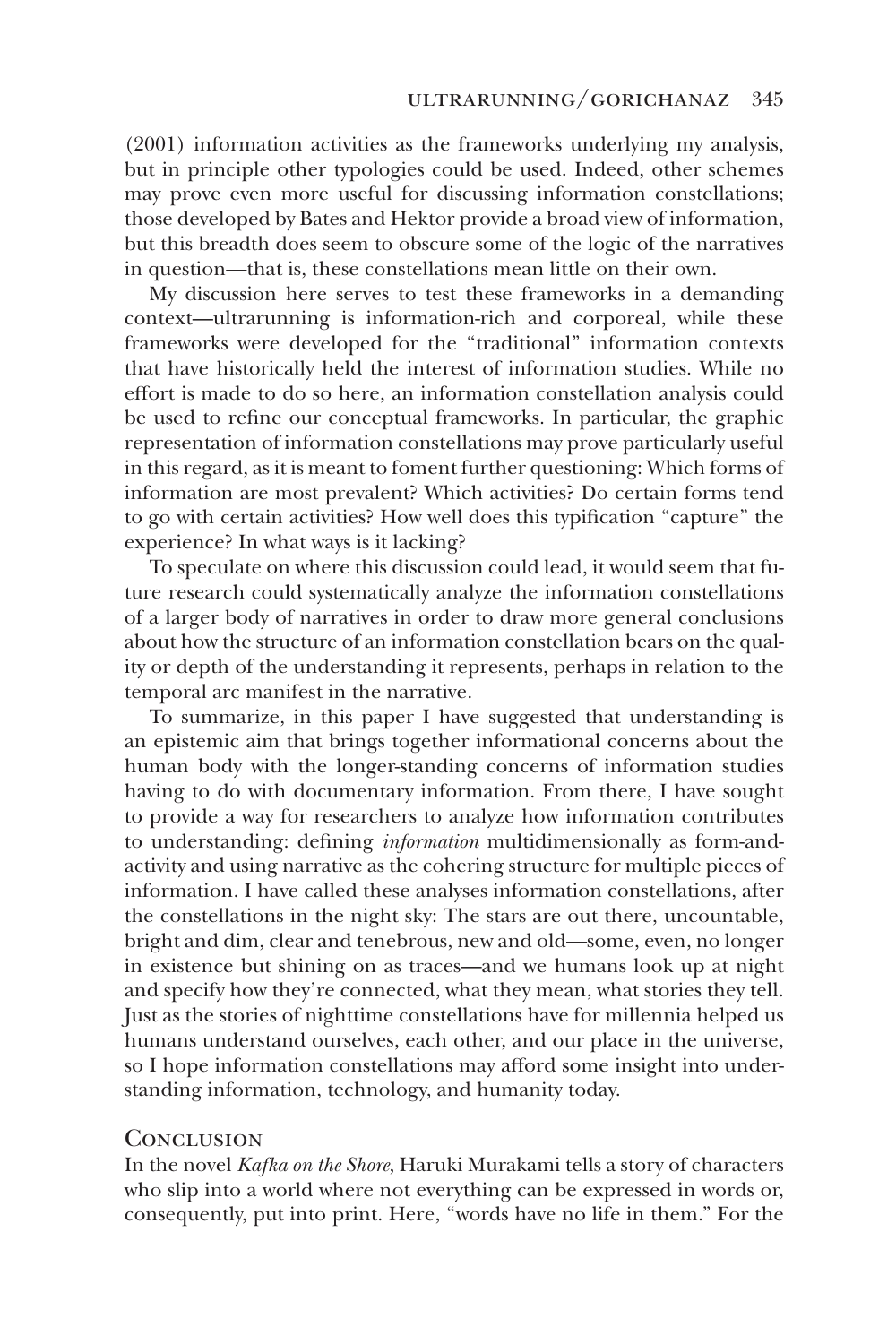bookish protagonist, this world is bewildering and contradictory—he is caught "between one void and another." And yet, this is the world we live in.

In our daily dealings, we oscillate between the world of literacy and that of whole being—between the world of words and the world of being a body. There is no real separation between the two. Indeed there is no "two" to speak of, as they are indistinct. Privilege though we do the world of literacy, we are unavoidably enmeshed in a world of emotional, pathic being as bodies whose very boundaries are malleable. It is not that we are merely experiential or merely literate. It is not that we think with our heads and do with our hands. We are always both, and we always do both. We "let ourselves be absorbed into things," as someone tells young Kafka at the climax of Murakami's novel.

Information studies has, for most of its history, sought only to organize the world of literacy. In the past few decades it has progressively opened up, recognizing that there is information also in other aspects of being. At present we seem to be like young Kafka, caught between worlds that, from their *interstitium*, appear as disconnected voids. We have had, on one hand, the rudiments of information needs, seeking and use, and on the other, this idea of bodily experience. What would seem to be most productive now is to recognize the unity of being—to bring our hands together.

### **APPENDIX**

|                |                                   |                                                                                                                                                            | Form                                   | Activity               |
|----------------|-----------------------------------|------------------------------------------------------------------------------------------------------------------------------------------------------------|----------------------------------------|------------------------|
| 1              | Career (Social<br>group)          | naturally we talk about running a lot<br>of the time. We trade experiences<br>about all sorts of things: mileage,<br>additional workouts, nutrition, gear. | Embodied-<br>Experienced/<br>Expressed | Exchange               |
| 1              | Career (Social<br>group)          | One interesting thing that's helped is<br>watching other runners' form. You<br>can just tell who is running well—it's<br>smooth, effortless-               | Embodied-<br>Experienced               | Monitor                |
| 1              | Career (Social<br>group)          | and then try to mimic them.                                                                                                                                | Embodied-<br>Expressed                 | <b>Dress</b>           |
| $\overline{2}$ | Career (Dealing)<br>with chafing) | I did some research on Facebook,<br>runners' blogs and also magazines                                                                                      | Embodied-<br>Recorded                  | Search and<br>retrieve |
|                | Career (Dealing<br>with chafing)  | learned that different people have<br>very different ways to deal with<br>[chafing]—two main approaches<br>are changing clothes and using<br>lubricant.    | Encoded-<br>Recorded                   | Search and<br>retrieve |
| $\overline{2}$ | Career (Dealing)<br>with chafing) | In my case the shorts were the<br>problem                                                                                                                  | Encoded-<br>Experienced                | Search and<br>retrieve |

Table 3*.* Information constellation analysis of anecdotes.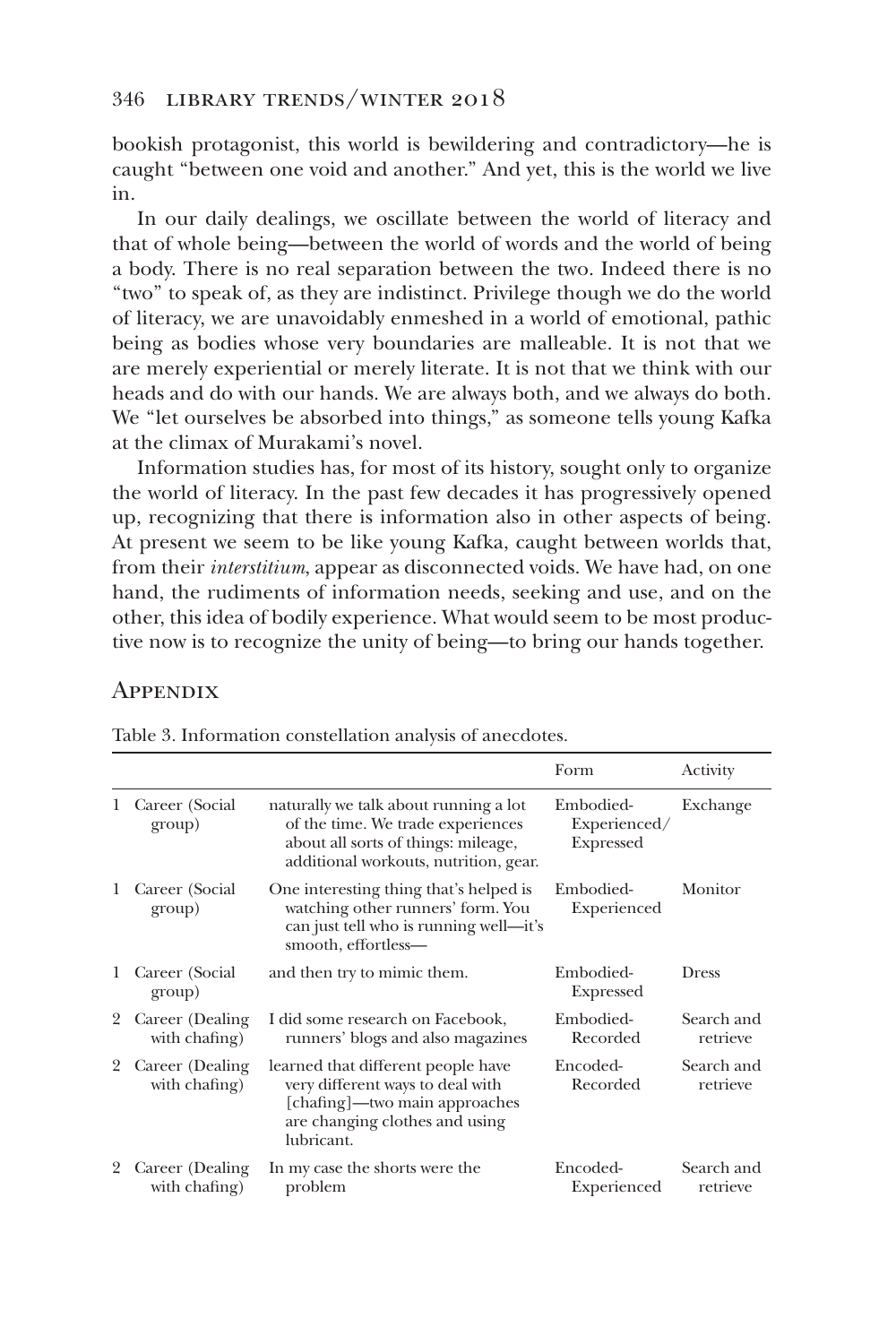|   |                                                 |                                                                                                                                                                                                         | Form                                | Activity               |
|---|-------------------------------------------------|---------------------------------------------------------------------------------------------------------------------------------------------------------------------------------------------------------|-------------------------------------|------------------------|
| 2 | Career (Dealing<br>with chafing)                | I posted about the shorts on a running<br>Facebook group and asked for<br>recommendations.                                                                                                              | Embodied-<br>Recorded               | Publish                |
| 2 | Career (Dealing<br>with chafing)                | Someone recommended a particular<br>brand after having the same issue                                                                                                                                   | Embodied-<br>Recorded               | Unfold                 |
| 2 | Career (Dealing<br>with chafing)                | I looked up more reviews of<br>that product before deciding to<br>buy it.                                                                                                                               | Embodied-<br>Recorded               | Search and<br>retrieve |
| 3 | <b>Training Season</b><br>(Choosing)<br>a race) | I'm constantly reading about new<br>races. I'm a member of a few<br>Facebook groups where people post<br>their race reports,                                                                            | Embodied-<br>Recorded               | Monitor                |
| 3 | <b>Training Season</b><br>(Choosing a<br>race)  | when I hear about a new race I always<br>look up reports or videos. That<br>helps me choose my races                                                                                                    | Embodied-<br>Recorded               | Search and<br>retrieve |
| 3 | <b>Training Season</b><br>(Choosing a<br>race)  | that and the online ultrarunning<br>calendars.                                                                                                                                                          | Embodied-<br>Recorded               | <b>Browse</b>          |
| 3 | <b>Training Season</b><br>(Choosing a<br>race)  | I haven't traveled much in my life,<br>so ultrarunning provides an<br>opportunity.                                                                                                                      | Encoded-<br>Experienced             | Unfold                 |
| 4 | <b>Training Season</b><br>(Planning)            | When a race is coming up, I get more<br>detailed with my planning.                                                                                                                                      | Encoded-<br>Experienced             | Unfold                 |
| 4 | <b>Training Season</b><br>(Planning)            | One thing I do is read race reports                                                                                                                                                                     | Embodied-<br>Recorded               | Unfold                 |
| 4 | <b>Training Season</b><br>(Planning)            | look for photos from people who ran<br>the race in previous years.                                                                                                                                      | Embodied-<br>Recorded               | Search and<br>retrieve |
| 4 | <b>Training Season</b><br>(Planning)            | This gives me some insight about<br>what to put in my drop bags                                                                                                                                         | Encoded-<br>Experienced             | Exchange               |
| 4 | Training Season<br>(Planning)                   | for instance, if there's a long stretch<br>with no shade, I'll pack a visor.                                                                                                                            | Embodied-<br>Enacted                | Exchange               |
|   | 4 Training Season<br>(Planning)                 | It's a way to learn from others'<br>experiences. This time I read in<br>several race reports that it is easy to<br>get lost, so I'm planning to be extra<br>aware of looking out for course<br>markers. | Encoded-<br>Experienced/<br>Enacted | Exchange               |
| 5 | <b>Training Season</b><br>(Injury)              | I started getting some pain on the<br>outside of my foot.                                                                                                                                               | Embodied-<br>Experienced            | Unfold                 |
| 5 | <b>Training Season</b><br>(Injury)              | I searched on Google and suspected<br>I had peroneal tendonitis.                                                                                                                                        | Embodied-<br>Recorded               | Search and<br>retrieve |
| 5 | <b>Training Season</b><br>(Injury)              | my brother, who is also a former<br>collegiate runner                                                                                                                                                   | Encoded-<br>Experienced             | Browse                 |
| 5 | <b>Training Season</b><br>(Injury)              | he agreed that's probably what I had.                                                                                                                                                                   | Embodied-<br>Experienced            | Exchange               |
| 5 | <b>Training Season</b><br>(Injury)              | He showed me a specific stretch to<br>use for this injury.                                                                                                                                              | Embodied-<br>Experienced            | Unfold                 |

#### Table 3*. continued*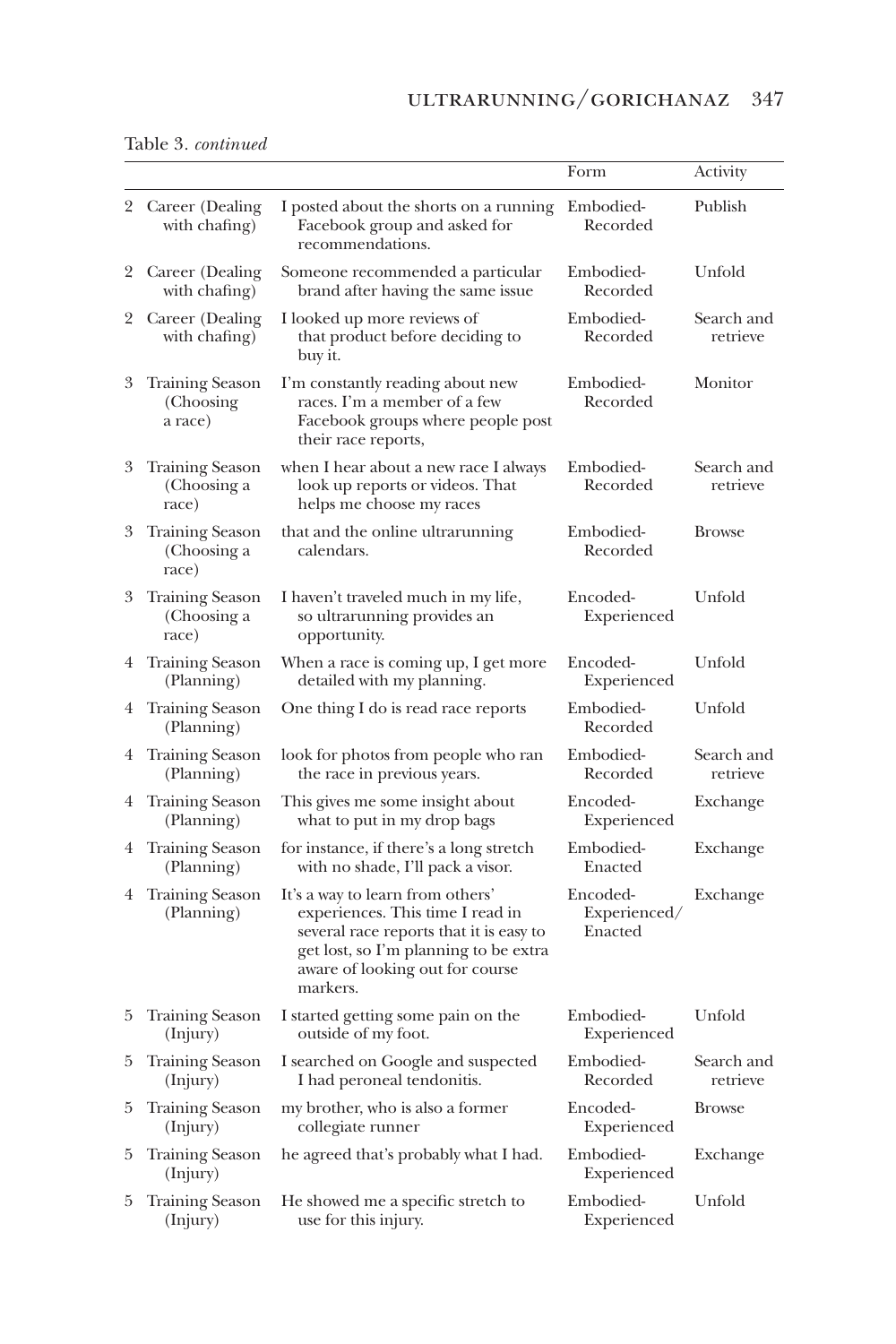|   |                                    |                                                                                                                                                             | Form                                | Activity |
|---|------------------------------------|-------------------------------------------------------------------------------------------------------------------------------------------------------------|-------------------------------------|----------|
| 5 | <b>Training Season</b><br>(Injury) | He also told me that I could train<br>through the injury as long as I<br>consistently did the stretch.                                                      | Embodied-<br>Experienced            | Unfold   |
| 5 | <b>Training Season</b><br>(Injury) | This helped keep the symptoms under<br>control while I continued training.                                                                                  | Embodied-<br>Experienced            | Monitor  |
| 6 | Race                               | I was running a seven-mile stretch and<br>it felt like it was taking forever.                                                                               | Encoded-<br>Experienced             | Unfold   |
| 6 | Race                               | I looked down at my GPS watch to see<br>how long it had been—only four<br>miles since the last<br>aid station.                                              | Embodied-<br>Experienced            | Unfold   |
| 6 | Race                               | I was feeling tired.                                                                                                                                        | Encoded-<br>Experienced             | Unfold   |
| 6 | Race                               | I put on music to distract myself.                                                                                                                          | Embodied-<br>Recorded/<br>Enacted   | Exchange |
| 6 | Race                               | While I run, when I'm feeling tired<br>or bored. I think about other<br>runners' stories I've heard, which<br>actually help me get through many<br>moments. | Encoded-<br>Experienced/<br>Enacted | Exchange |

#### Table 3*. continued*

#### **NOTES**

- 1. Hektor's framework focuses on *human* activity, but in principle many of these activities could apply to nonhuman actors as well; should such application be deemed useful, future research could seek to develop a universal framework of information activities.
- 2. Despite the name, phenomenology of practice is unrelated to practice theory.

#### **REFERENCES**

Babbie, Earl. 2007. *The Practice of Social Research.* 11th ed. Belmont, CA: Thomson Wadsworth. Bale, John. 2004. *Running Cultures: Racing in Time and Space (Sport in the Global Society)*. New York: Frank Cass.

- Bates, Marcia J. 2006. "Fundamental Forms of Information." *Journal of the American Society for Information Science and Technology* 57 (8): 1033–45.
- Baumberger, Christoph, Claus Beisbart, and Georg Brun. 2017. "What is Understanding? An Overview of Recent Debates in Epistemology and Philosophy of Science." In *Explaining Understanding: New Perspectives from Epistemology and Philosophy of Science*, edited by Stephen R. Grimm, Christoph Baumberger, and Sabine Ammon, 1–34. New York: Routledge.
- Bramble, Dennis M., and Daniel E. Lieberman. 2004. "Endurance Running and the Evolution of *Homo*." *Nature* 432: 345–52.
- Braun, Virginia, and Victoria Clarke. 2006. "Using Thematic Analysis in Psychology." *Qualitative Research in Psychology* 3 (2): 77–101. https://doi.org/10.1191/1478088706qp063oa.
- Bridel, William, Pirkko Markula, and Jim Denison. 2016. *Endurance Running: A Socio-Cultural Examination*. London: Routledge.
- Briesen, Jochen. 2014. "Pictorial Art and Epistemic Aims." In *Art Theory as Visual Epistemology*, edited by Harold Klinke, 11–27. Newcastle upon Tyne, UK: Cambridge Scholars.
- Bruner, Jerome. 1986. *Actual Minds, Possible Worlds*. Cambridge, MA: Harvard University Press.
- Cox, Andrew M., Brian Griffin, and Jenna Hartel. 2017. "What Every Body Knows: Embodied Information in Serious Leisure." *Journal of Documentation* 73 (3): 386–406.
- Day, Ronald E. 2000. "The 'Conduit Metaphor' and the Nature and Politics of Information Studies." *Journal of the American Society for Information Science* 51 (9): 805–11.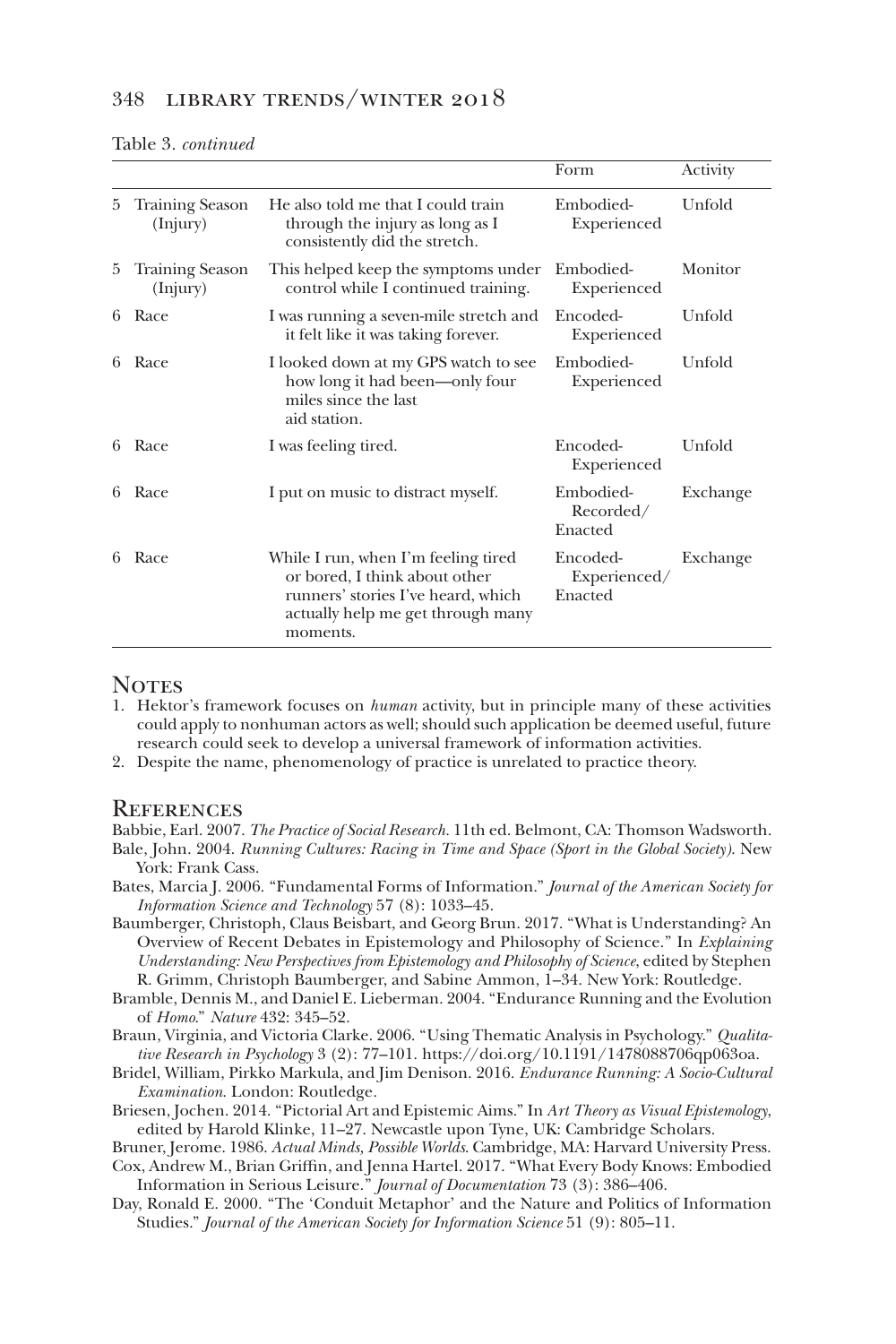Dewey, John. 1934. *Art As Experience*. New Haven, CT: Yale University Press.

- Elgin, Catherine Z. 2002. "Art in the Advancement of Understanding." *American Philosophical Quarterly* 39 (1): 1–12.
- Fallis, Don. 2006. "Social Epistemology and Information Science." *Annual Review of Information Science and Technology* 40: 475–519.
- Floridi, Luciano. 2011. *The Philosophy of Information*. Oxford: Oxford University Press.
- Furner, Jonathan. 2010. "Philosophy and Information Studies." *Annual Review of Information Science and Technology* 44: 159–200.
- Gorichanaz, Tim. 2015. "Information on the Run: Experiencing Information During an Ultramarathon." *Information Research* 20 (4). http://www.informationr.net/ir/20-4/pa per697.html.
	- ———. 2016. "Beautiful and Sublime: The Aesthetics of Running in a Commodified World." *Journal of the Philosophy of Sport* 43 (3): 365–79.
	- ———. 2017a. "Information and Experience, a Dialogue." *Journal of Documentation* 73 (3): 500–508.
	- ———. 2017b. "There's No Shortcut: Building Understanding from Information in Ultrarunning." *Journal of Information Science* 43 (5): 713-22. First published ahead of print, October 1, 2016. https://doi.org/10.1177/0165551516670099.
- Gorichanaz, Tim, and Kiersten F. Latham. 2016. "Document Phenomenology: A Framework for Holistic Analysis." *Journal of Documentation* 72 (6): 1114–33.
- Grimm, Stephen. 2012. "The Value of Understanding." *Philosophy Compass* 7 (2): 103–17.
- Harding, Sandra. 2015. *Objectivity and Diversity: Another Logic of Scientific Research*. Chicago: University of Chicago Press.
- Hartel, Jenna. 2005. "Serious Leisure." In *Theories of Information Behavior: A Researcher's Guide*, edited by Karen E. Fisher, Sandra Erdelez, and Lynne McKechnie, 313–17. Medford, NJ: Information Today.

———. 2010. "Time as a Framework for Information Science: Insights from the Hobby of Gourmet Cooking." *Information Research* 15 (4): colis 715. http://www.informationr.net  $/ir/15-4$ /colis715.html.

- Hartel, Jenna, Andrew M. Cox, and Brian L. Griffin. 2016. "Information Activity in Serious Leisure." *Information Research* 21 (4): paper 728. http://www.informationr.net/ir/21-4 /paper728.html.
- Hektor, Anders. 2001. *What's the Use: Internet and Information Behavior in Everyday Life*. Linkoping Studies in Arts and Science 240. Linkoping, Sweden: Linkoping University. http://liu .diva-portal.org/smash/record.jsf?pid=diva2%3A254863&dswid=6661.
- Johnson, Mark. 2007. *The Meaning of the Body: Aesthetics of Human Understanding*. Chicago: University of Chicago Press.
- Kari, Jarkko. 2007. "Conceptualizing the Personal Outcomes of Information." *Information Research* 12 (2): paper 292. http://www.informationr.net/ir/12-2/paper292.html.
- Kelp, Christoph. 2015. "Understanding Phenomena." *Synthese* 192 (12): 3799–816.
- Kvanvig, Jonathan L. 2011. "Millar on the Value of Knowledge." Supplement, *Aristotelian Society* 85: 83–99.
- Lloyd, Annemaree. 2011. "Trapped between a Rock and a Hard Place: What Counts as Information Literacy in the Workplace and How is It Conceptualized?" *Library Trends* 60 (2): 277–96.
- Nagel, Thomas. 1986. *The View from Nowhere*. Oxford: Oxford University Press.
- Perec, Georges. (1976) 2009. *Thoughts of Sorts*. Translated by David Bellos. Boston: Verba Mundi.
- Pieper, Josef. 1952. *Leisure: The Basis of Culture*. Translated by Alexander Dru. New York: New American Library.
- Pollak, Angela. 2015. "Words to Live By: How Experience Shapes our Information World at Work, Play and in Everyday Life." PhD thesis, University of Western Ontario.
- Pritchard, Duncan. 2014. "Knowledge and Understanding." In *Virtue Epistemology Naturalized: Bridges Between Virtue Epistemology and Philosophy of Science*, edited by Abrol Fairweather, 315–27. Synthese Library 366. Cham, Switzerland: Springer International.
- Reid, Heather L. 2009. "Sport, Philosophy, and the Quest for Knowledge." *Journal of the Philosophy of Sport* 36 (1): 40–49.
- Riessman, Catherine Kohler. 1993. *Narrative Analysis*. Newbury Park, CA: Sage.

Robinson, Lyn. 2015. "Multisensory, Pervasive, Immersive: Towards a New Generation